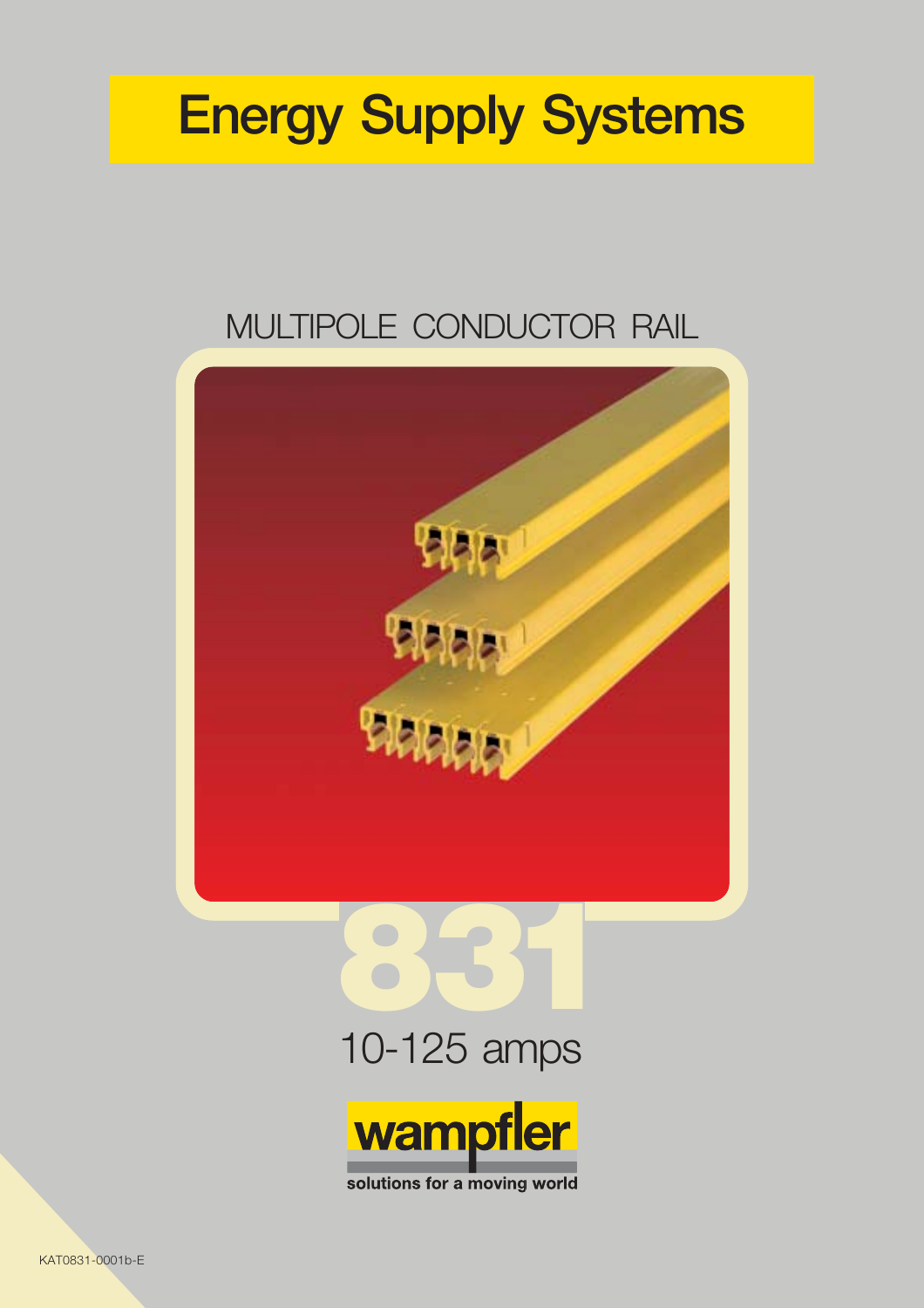

*13 pole multipole conductor rail in 33 package distribution centres of the postal service (Post AG)*



*9 pole multipole conductor rail with data transmission system Powertrans®*





*13 pole multipole conductor rail with double current collectors in the high bay storage of a warehouse.*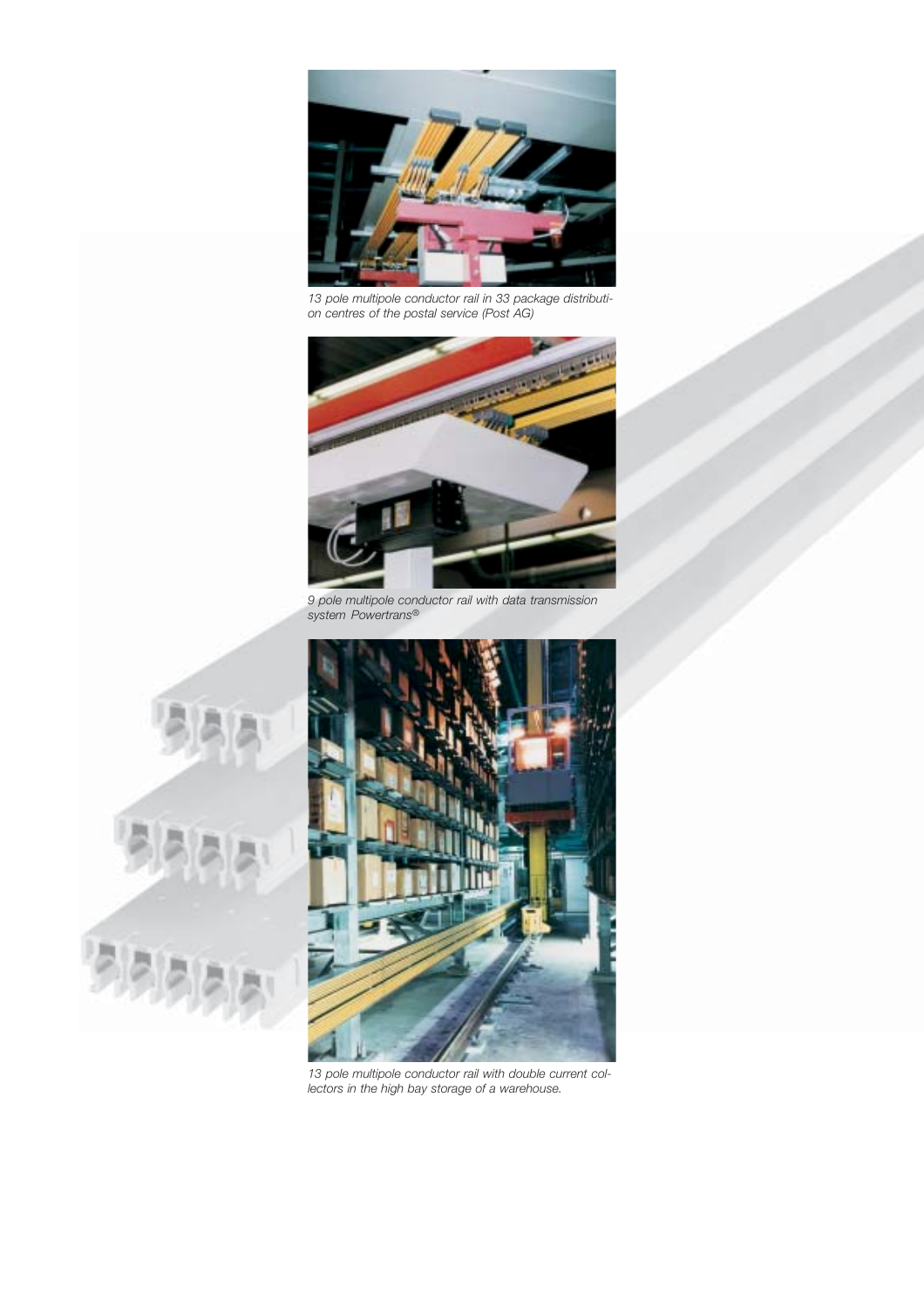## Table of contents

### **Experimental Service Control of the Control Basic information** and the Control of the Control of the Control of

### Conductor rails and accessories

#### Current collectors and accessories

### *Communication Communication Communication Communication Communication Communication Communication Communication Communication Communication Communication Communication*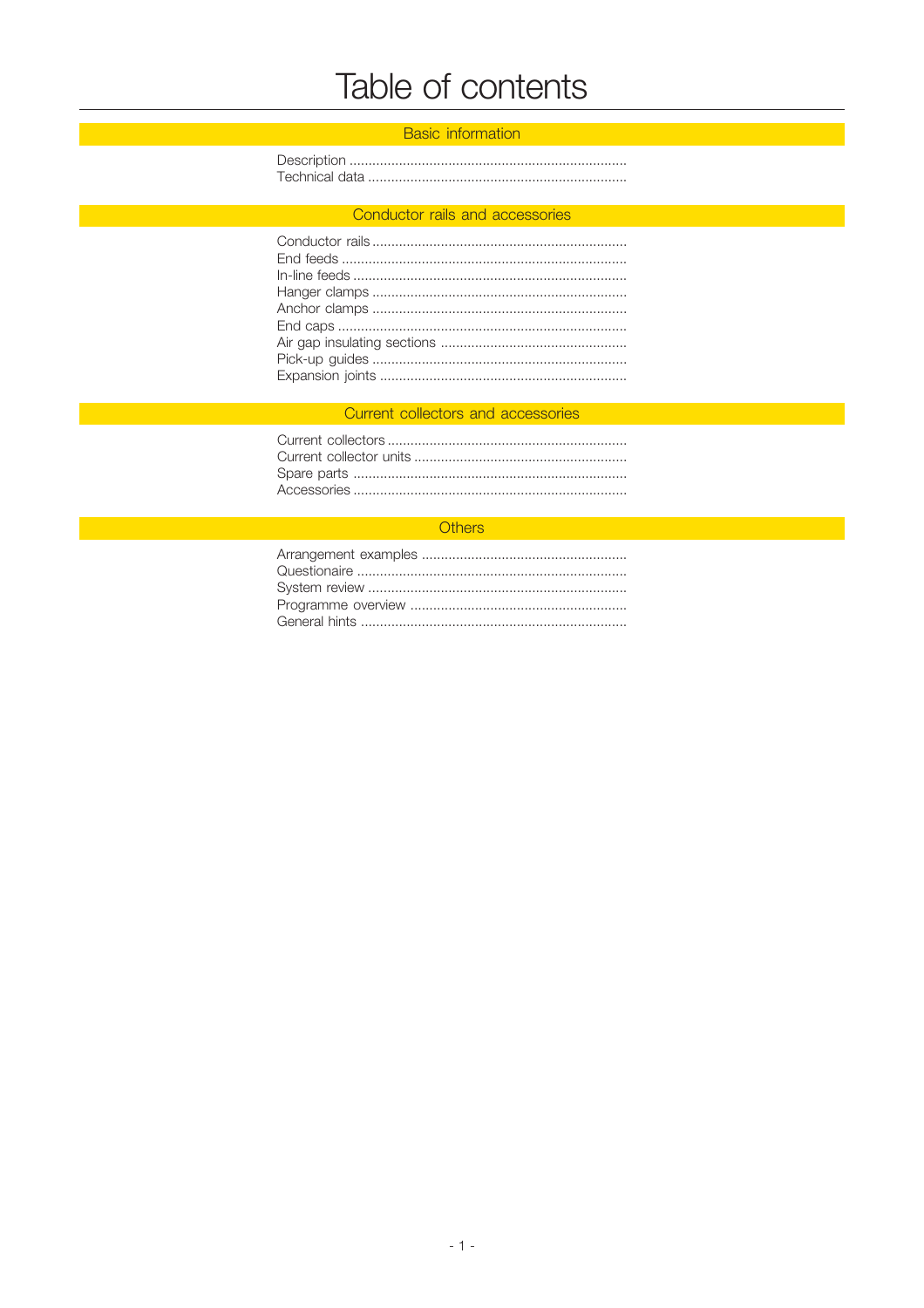## Description

### Wampfler multipole conductor rail programme 831

The Wampfler multipole conductor rail programme 831 is protected against direct contact and designed as a flat profile. This system is recommended for high storage bays, cranes, transport trolleys and special machinery. The Wampfler multipole conductor rail can be used for energy and data transmission on indoor and weather protected outdoor applications with straight track layouts.

- 3, 4 and 5-poles
- 10 125 Amps
- protected against direct contact

### **CONDUCTOR RAILS**

The conductor rail poles are enclosed in high-quality plastic profiles which can have 3, 4 or 5 conductors. There are different versions for a current load from 10 up to 125 Amps nominal current. The phase spacing of the multipole profiles is 18 mm. With a combination of different multipole profiles every number of multipole conductor systems is possible.

The standard length is 4000 mm, shorter lengths are available. It is possible to combine different conductor rail types within the compact profiles. Datametal conductor rails will be used for a reliable data transmission. In special cases please ask for assistance.

### **SUPPORT / HANGER CLAMPS**

The conductor rail segments have to be fastened at least at 2 points. The support distance is max. 1000 mm. The plastic hanger clamps can be mounted on customers supporting beams or runway profiles as well as on Wampfler support arms. With universal steel clamp fasteners they can be mounted on the beam flanges. The multipole conductor rail will be snapped into the hanger clamps which are designed as sliding hanger clamps.

#### **SUPPORT / ANCHOR CLAMPS**

To control the expansion an anchor clamp will be installed, which holds the multipole conductor rail in position in the hanger clamp, due to an additional screw. The anchor clamp will preferably be located in the middle of an installation.

- little space consumption
- installation vertical and horizontal
- quick installation due to connector plug-in system and universal steel clamp fasteners

### **POWER FEED**

Power feeds are available as end feed or in-line feed up to 35 mm² cross section, as well as flat centre feed up to 35 mm² cross section. In-line feeds can be installed at each rail joint. The power feeds are rail segments with a length of 1000 mm, except for the end feeds.

#### **EXPANSION JOINTS**

Expansion joints are used as expansion compensators in systems which are exceeding a total length of 200 m (see page 12/ 13). In case you need expansion joints please ask for assistance.

### **RAIL CONNECTORS**

The rail segments are connected with a special connector plugin system. The rail connector is already included at the end of each rail segment.

#### **PICK-UP GUIDES FOR TRANSFER POINTS**

A reduced travel speed will increase the lifetime. A limit of max. 85 m/min is recommended.

#### **INSTALLATION**

For detailed information please refer to our installation instruction (MV0831-0002).

#### **CURRENT COLLECTORS**

The current collector unit with or without terminal box is installed on the mobile power consumer. It consists of fully insulated current collectors which are moveable in all directions. The earth collector is marked green/yellow and not interchangeable with a phase collector. Collector shoes can be checked without disassembling and can be replaced quick and easily. In special cases please ask for assistance.

|                                                |                      | Current collectors   | Current collector units |                         |                      |                      |                      |
|------------------------------------------------|----------------------|----------------------|-------------------------|-------------------------|----------------------|----------------------|----------------------|
|                                                |                      |                      |                         | single                  |                      |                      | double               |
|                                                |                      |                      | with<br>terminal box    | without<br>terminal box |                      | with<br>terminal box |                      |
| max. current at 100% duty cycle [A]            | 55                   | 80                   | 55                      | 55                      | 80                   | 68                   | 110                  |
| Order-Number                                   | 083102-<br>(page 14) | 083106-<br>(page 15) | 083103-<br>(page 19)    | 083103-<br>(page 17)    | 083107-<br>(page 18) | 083104-<br>(page 21) | 083104-<br>(page 20) |
| also for pick-up guides<br>for transfer points | yes                  | yes                  | no                      | yes                     | yes                  | no                   | no                   |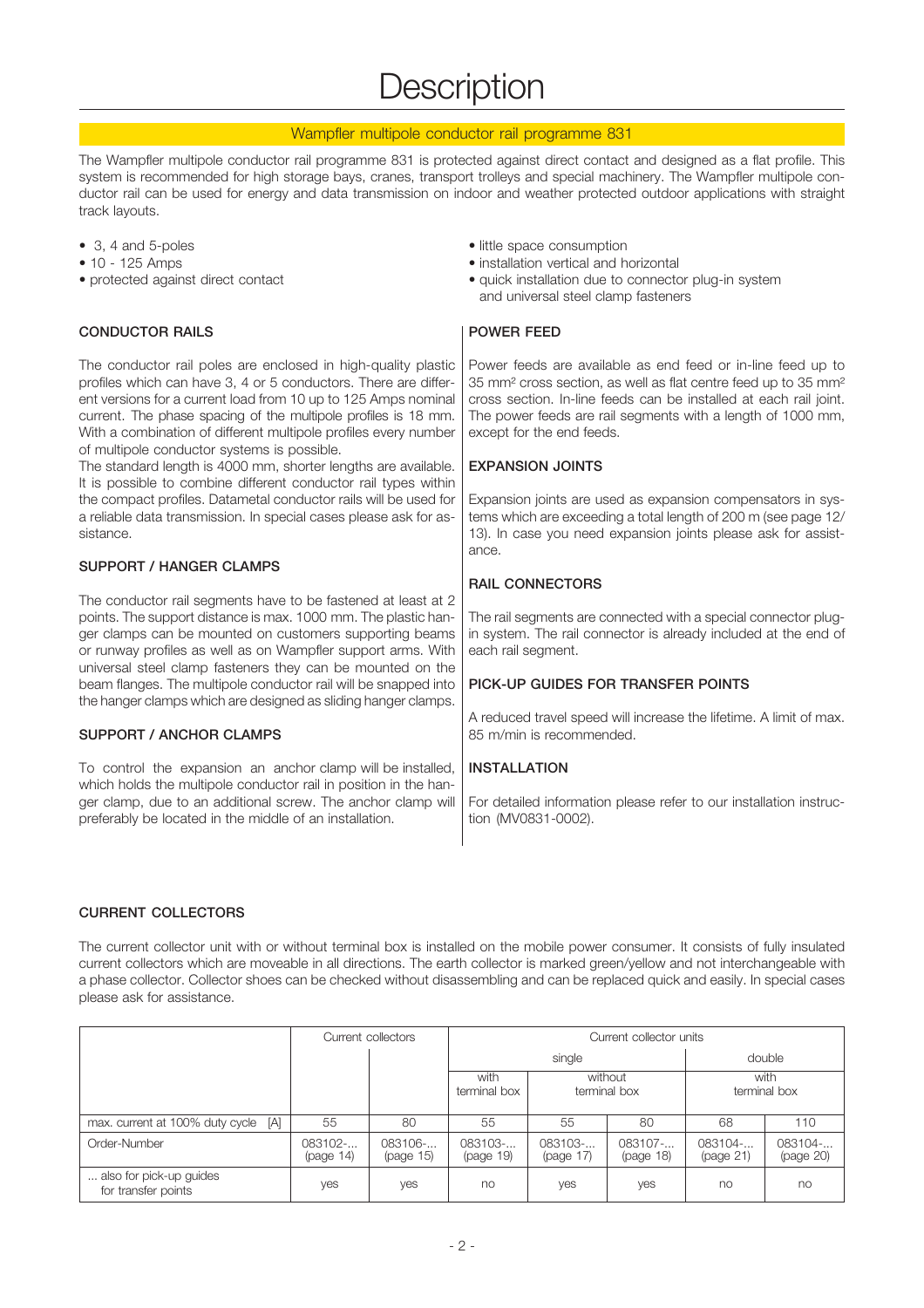## Technical data

### Wampfler multipole conductor rail programme 831

| Conductor rail                                                           | Galvanized<br>steel                                                                                                                                                                                                                  | Copper   |                                                                       |           | Data-<br>metal                      |  |
|--------------------------------------------------------------------------|--------------------------------------------------------------------------------------------------------------------------------------------------------------------------------------------------------------------------------------|----------|-----------------------------------------------------------------------|-----------|-------------------------------------|--|
| <b>Type</b>                                                              | 083112                                                                                                                                                                                                                               | 083115   | 083116                                                                | 083117    | 083118                              |  |
| Nominal current at 100% duty cycle and 35°C<br>[A]                       | 32                                                                                                                                                                                                                                   | 60       | 100                                                                   | $125^{1}$ | 10                                  |  |
| Cross section of conductor<br>$[mm^2]$                                   | 25                                                                                                                                                                                                                                   | 16       | 25                                                                    | 35        | 25                                  |  |
| Resistance at 35°C<br>$\lceil \Omega/m \rceil$                           | 0.005506                                                                                                                                                                                                                             | 0.001182 | 0.000745                                                              | 0.000540  | 0.029313                            |  |
| [ $\Omega/m$ ]<br>Impedance at 18 mm rail spacing                        | 0.005507                                                                                                                                                                                                                             | 0.001185 | 0.000750                                                              | 0.000548  | 0.029314                            |  |
| Nominal voltage<br>[V]                                                   | 500                                                                                                                                                                                                                                  |          |                                                                       |           |                                     |  |
| Support spacing max.<br>[mm]                                             | 1000                                                                                                                                                                                                                                 |          |                                                                       |           |                                     |  |
| Rail length<br>[mm]                                                      | Standard 4000; intermediate lengths 3000, 2000, 1000                                                                                                                                                                                 |          |                                                                       |           |                                     |  |
| <b>External dimensions</b><br>[mm]                                       | 3-poles: 26 x 62<br>4-poles: 26 x 80<br>5-poles: 26 x 98 (see picture)                                                                                                                                                               |          |                                                                       |           |                                     |  |
|                                                                          |                                                                                                                                                                                                                                      |          |                                                                       |           | PE (green stripe)                   |  |
| Speed max.<br>[m/min]                                                    | 600                                                                                                                                                                                                                                  |          |                                                                       |           |                                     |  |
| Ambient temperature max.                                                 | $55^{\circ}$ C                                                                                                                                                                                                                       |          |                                                                       |           |                                     |  |
| Ambient temperature min.                                                 | 0 to -18°C; depends on the type of standard conductor rail;<br>(special designs for deeper temperatures on request)                                                                                                                  |          |                                                                       |           |                                     |  |
| Protection against direct contact                                        | to VDE 0470 Part 1 / EN 60 529 / IEC 529<br>and DIN 57 100 Part 410 5.2.1 / 5.3 / VDE 0100 Part 410<br>and DIN / VDE 0100 Part 726.4 and EN 60 204 Part 1                                                                            |          |                                                                       |           |                                     |  |
| Other safety standards                                                   | to DIN VDE 0609 Part 101 / IEC 17B                                                                                                                                                                                                   |          |                                                                       |           |                                     |  |
| Dielectric strength                                                      | to VDE 0303 Part 21 / IEC 243<br>22,4 kV/mm                                                                                                                                                                                          |          |                                                                       |           |                                     |  |
| Surface resitance                                                        | to DIN IEC 112 VDE 0303 T1<br>$600 < C$ TI                                                                                                                                                                                           |          |                                                                       |           |                                     |  |
| Combustibility of insulation cover                                       | to UL 94                                                                                                                                                                                                                             | $V - 0$  |                                                                       |           |                                     |  |
| Air and surface creepage                                                 | depending on degree of pollution; surface creepage<br>distance 30 mm to DIN VDE 0110 Part $1 + 2$                                                                                                                                    |          |                                                                       |           |                                     |  |
| Protection type                                                          | IP 23 with horizontal arrangement<br>IP 21 with vertical arrangement                                                                                                                                                                 |          |                                                                       |           |                                     |  |
| Chemical resistance of the profile at an<br>ambient temperature of +45°C | Benzine<br>resistant<br>Mineral oil<br>resistant<br>Grease<br>resistant                                                                                                                                                              |          | Sodium hydroxide 25%<br>Hydrochlorid acid<br>Sulphuric acid up to 50% |           | resistant<br>resistant<br>resistant |  |
|                                                                          | The materials of the conductor rail systems are weather<br>resistant and have got a high resistance against certain<br>chemicals. For special applications please contact us.<br>Please be careful with solvents and contact sprays. |          |                                                                       |           |                                     |  |

Note: Additional informations on request.

1) 140 A at 80% duty cycle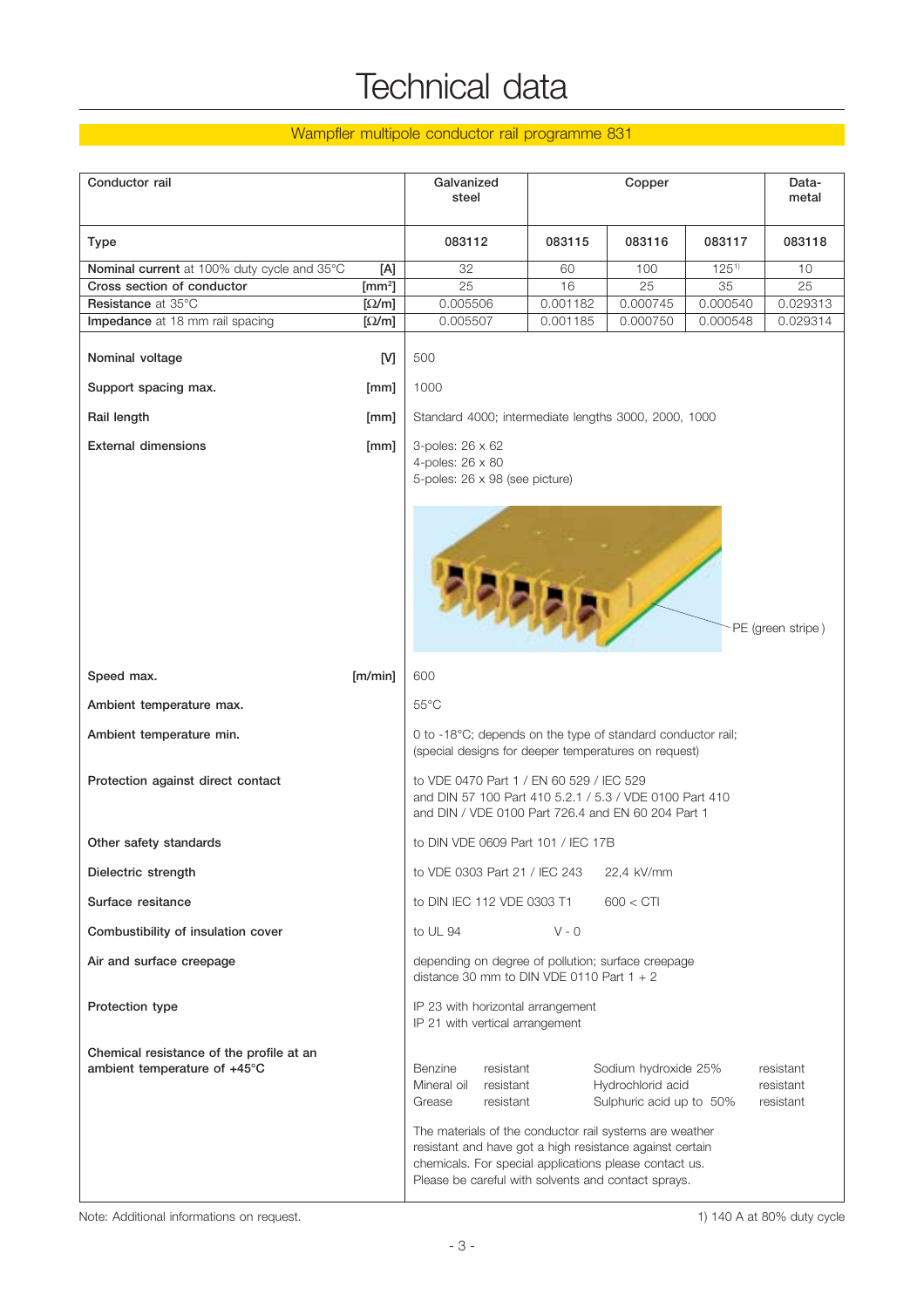## Conductor rails

Complete with pre-mounted connector

**083112-... 083115-... 083116-... 083117-... 083118-...**





|                          | Order-Number            | Poles                  | B              | Weight |        |
|--------------------------|-------------------------|------------------------|----------------|--------|--------|
| Type                     | Power supply<br>with PE | Controls<br>without PE |                | [mm]   | [kg]   |
| Multipole conductor rail | 083112-4x3x12           | 083112-4x3x11          | 3              | 72.5   | 6.280  |
| galvanized steel         | 083112-4x4x12           | 083112-4x4x11          | 4              | 90.5   | 8.370  |
| 32 A                     | 083112-4x5x12           | 083112-4x5x11          | 5              | 108.5  | 10.460 |
| Multipole conductor rail | 083115-4x3x12           | 083115-4x3x11          | 3              | 72.5   | 5.600  |
| copper                   | 083115-4x4x12           | 083115-4x4x11          | 4              | 90.5   | 7.474  |
| 60 A                     | 083115-4x5x12           | 083115-4x5x11          | 5              | 108.5  | 9.348  |
| Multipole conductor rail | 083116-4x3x12           | 083116-4x3x11          | 3              | 72.5   | 6.590  |
| copper                   | 083116-4x4x12           | 083116-4x4x11          | 4              | 90.5   | 8.786  |
| 100 A                    | 083116-4x5x12           | 083116-4x5x11          | 5              | 108.5  | 10.982 |
| Multipole conductor rail | 083117-4x3x12           | 083117-4x3x11          | 3              | 72.5   | 7.520  |
| copper                   | 083117-4x4x12           | 083117-4x4x11          | $\overline{4}$ | 90.5   | 10.034 |
| 125A                     | 083117-4x5x12           | 083117-4x5x11          | 5              | 108.5  | 12.540 |
| Multipole conductor rail | 083118-4x3x12           | 083118-4x3x11          | 3              | 72.5   | 6.300  |
| datametal                | 083118-4x4x12           | 083118-4x4x11          | 4              | 90.5   | 8.402  |
| 10 A                     | 083118-4x5x12           | 083118-4x5x11          | 5              | 108.5  | 10.504 |

- The table shows standard conductor rails.

- Intermediate lengths are available!

**Order exemple:** Multipole conductor rail programme 831 Steel 32 A 4-poles For power supply 4 m long

**083112-4x4x12**

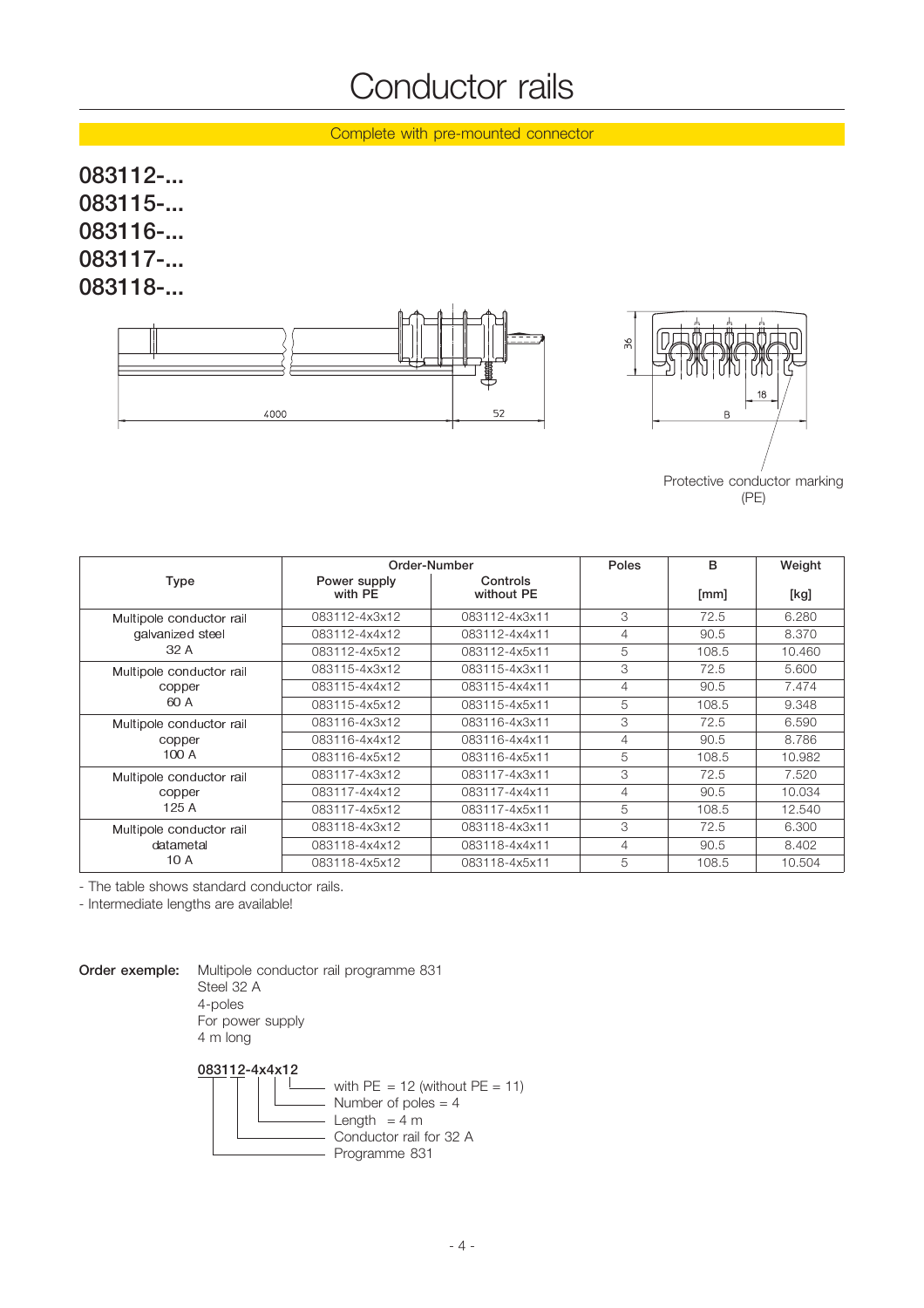## End feeds

### Complete with pre-mounted connector

## **083153-...**

Connection cable max. 35 mm²



- Suitable for all types of multipole conductor rails

- Use cable lugs for threaded connection M8 (not included)

|             | Order-Number                         |                                     |                        | Poles | Gland | A     | Weight |
|-------------|--------------------------------------|-------------------------------------|------------------------|-------|-------|-------|--------|
| <b>Type</b> | Power supply<br>with PE type "right" | Power supply<br>with PE type "left" | Controls<br>without PE |       |       | [mm]  | [kg]   |
|             | 083153-310x12                        | 083153-310x13                       | 083153-310x11          |       | Pg 36 |       | 1.460  |
|             | 083153-311x12                        | 083153-311x13                       | 083153-311x11          | 3     | Pg 29 | 72.5  | 1.430  |
|             | 083153-312x12                        | 083153-312x13                       | 083153-312x11          |       | Pg 16 |       | 1.410  |
| End         | 083153-410x12                        | 083153-410x13                       | 083153-410x11          |       | Pg 36 |       | 1.985  |
| feed        | 083153-411x12                        | 083153-411x13                       | 083153-411x11          | 4     | Pg 29 | 90.5  | 1.955  |
|             | 083153-412x12                        | 083153-412x13                       | 083153-412x11          |       | Pg 16 |       | 1.935  |
|             | 083153-510x12                        | 083153-510x13                       | 083153-510x11          |       | Pg 36 |       | 2.330  |
|             | 083153-511x12                        | 083153-511x13                       | 083153-511x11          | 5     | Pg 29 | 108.5 | 2.300  |
|             | 083153-514x12                        | 083153-514x13                       | 083153-514x11          |       | Pg 42 |       | 2.365  |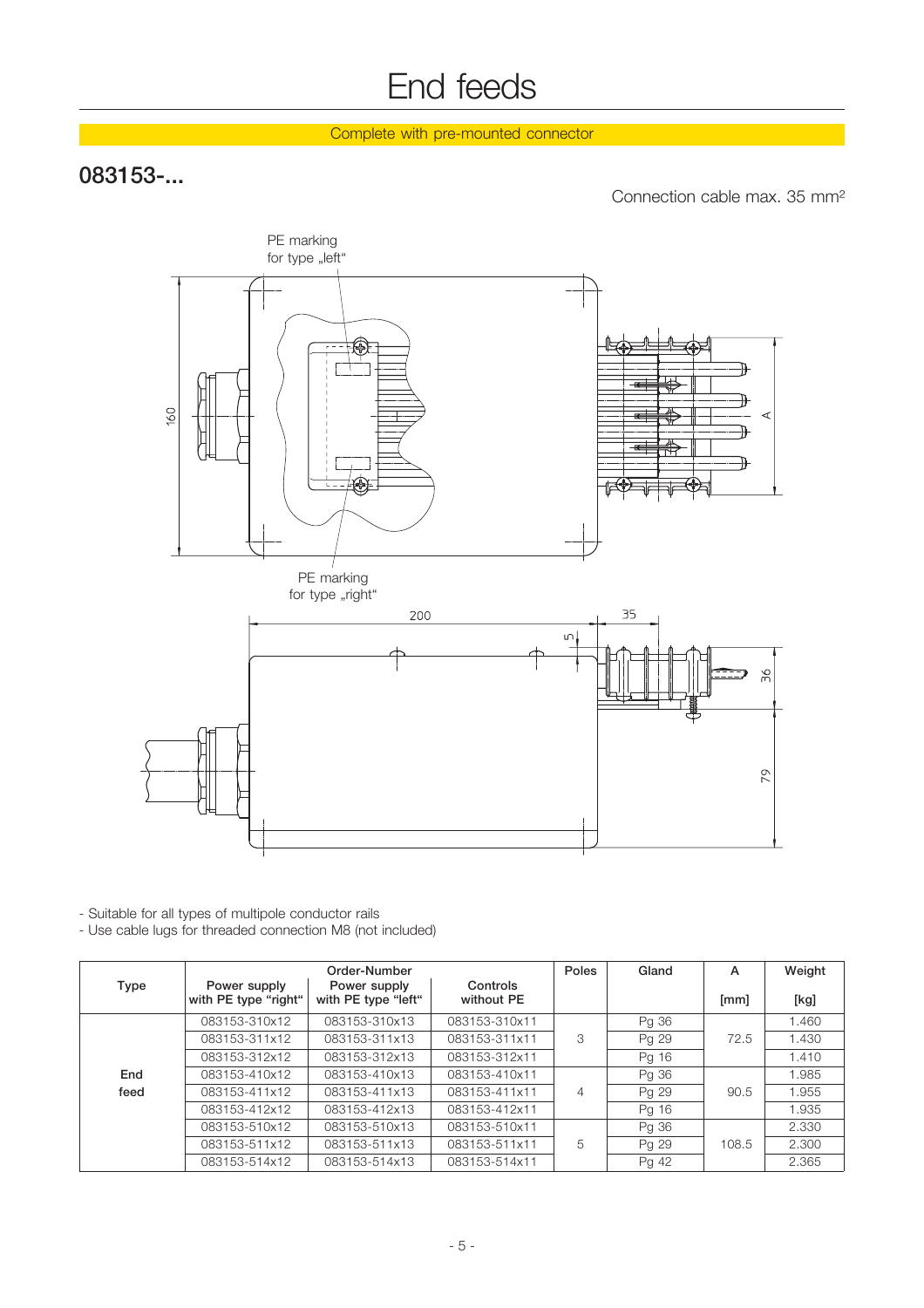## In-line feeds

Complete with pre-mounted connector

## **083151-...**

Connection cable max. 10 mm²



Cable lugs (according to nominal current) are included; connection screws M5

|                    |                         | Order-Number           | Poles | B     | Weight |
|--------------------|-------------------------|------------------------|-------|-------|--------|
| Type               | Power supply<br>with PE | Controls<br>without PE |       | [mm]  | [kg]   |
| In-line feed       | 083151-32x12            | 083151-32x11           | 3     | 72.5  | 1.800  |
| for steel rail     | 083151-42x12            | 083151-42x11           | 4     | 90.5  | 2.400  |
| 32A                | 083151-52x12            | 083151-52x11           | 5     | 108.5 | 3.000  |
| In-line feed       | 083151-35x12            | 083151-35x11           | 3     | 72.5  | 1.630  |
| for copper rail    | 083151-45x12            | 083151-45x11           | 4     | 90.5  | 2.175  |
| 60 A               | 083151-55x12            | 083151-55x11           | 5     | 108.5 | 2.720  |
| In-line feed       | 083151-38x12            | 083151-38x11           | 3     | 72.5  | 1.800  |
| for datametal rail | 083151-48x12            | 083151-48x11           | 4     | 90.5  | 2.400  |
| 10 A               | 083151-58x12            | 083151-58x11           | 5     | 108.5 | 3.000  |

### **083154-...**

Connection cable max. 35 mm²



Cable lugs (according to nominal current) are included; connection screws M6

|                 |                         | Order-Number           | Poles | в     | Weight |
|-----------------|-------------------------|------------------------|-------|-------|--------|
| <b>Type</b>     | Power supply<br>with PE | Controls<br>without PE |       | [mm]  | [kg]   |
| In-line feed    | 083154-32x12            | 083154-32x11           | 3     | 72.5  | 1.925  |
| for steel rail  | 083154-42x12            | 083154-42x11           | 4     | 90.5  | 2.525  |
| 32 A            | 083154-52x12            | 083154-52x11           | 5     | 108.5 | 3.120  |
| In-line feed    | 083154-35x12            | 083154-35x11           | 3     | 72.5  | 1.750  |
| for copper rail | 083154-45x12            | 083154-45x11           | 4     | 90.5  | 2.300  |
| 60 A            | 083154-55x12            | 083154-55x11           | 5     | 108.5 | 2.850  |
| In-line feed    | 083154-36x12            | 083154-36x11           | 3     | 72.5  | 2.010  |
| for copper rail | 083154-46x12            | 083154-46x11           | 4     | 90.5  | 2.630  |
| 100 A           | 083154-56x12            | 083154-56x11           | 5     | 108.5 | 3.250  |
| In-line feed    | 083154-37x12            | 083154-37x11           | 3     | 72.5  | 2.240  |
| for copper rail | 083154-47x12            | 083154-47x11           | 4     | 90.5  | 2.940  |
| 125 A           | 083154-57x12            | 083154-57x11           | 5     | 108.5 | 3.650  |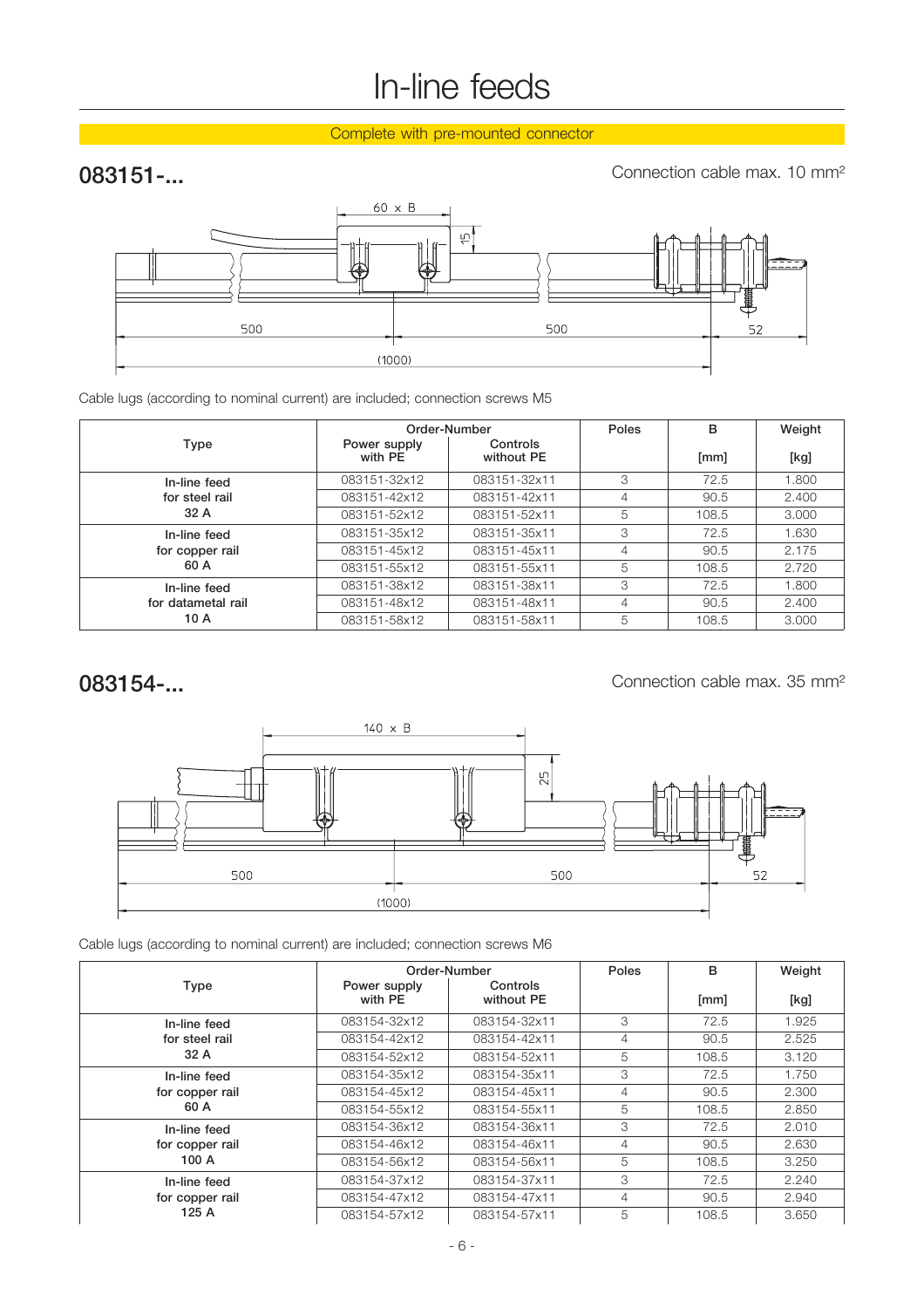## In-line feeds

Complete with pre-mounted connector

## **083152-...**

Connection cable max. 35 mm²



Use cable lugs for threaded connection M8 (not included)

|                 |                         | Order-Number           | Poles | Gland | Weight |
|-----------------|-------------------------|------------------------|-------|-------|--------|
| <b>Type</b>     | Power supply<br>with PE | Controls<br>without PE |       |       | [kg]   |
| In-line feed    | 083152-323x12           | 083152-323x11          | 3     | Pg 21 | 3.000  |
| for steel rail  | 083152-421x12           | 083152-421x11          | 4     | Pg 29 | 3.720  |
| 32 A            | 083152-521x12           | 083152-521x11          | 5     | Pg 29 | 4.600  |
| In-line feed    | 083152-353x12           | 083152-353x11          | 3     | Pg 21 | 2.430  |
| for copper rail | 083152-451x12           | 083152-451x11          | 4     | Pg 29 | 3.190  |
| 60 A            | 083152-551x12           | 083152-551x11          | 5     | Pg 29 | 3.950  |
| In-line feed    | 083152-360x12           | 083152-360x11          | 3     | Pg 36 | 2.680  |
| for copper rail | 083152-460x12           | 083152-460x11          | 4     | Pg 36 | 3.520  |
| 100 A           | 083152-564x12           | 083152-564x11          | 5     | Pg 42 | 4.350  |
| In-line feed    | 083152-370x12           | 083152-370x11          | 3     | Pg 36 | 2.920  |
| for copper rail | 083152-470x12           | 083152-470x11          | 4     | Pg 36 | 3.830  |
| 125 A           | 083152-574x12           | 083152-574x11          | 5     | Pg 42 | 4.730  |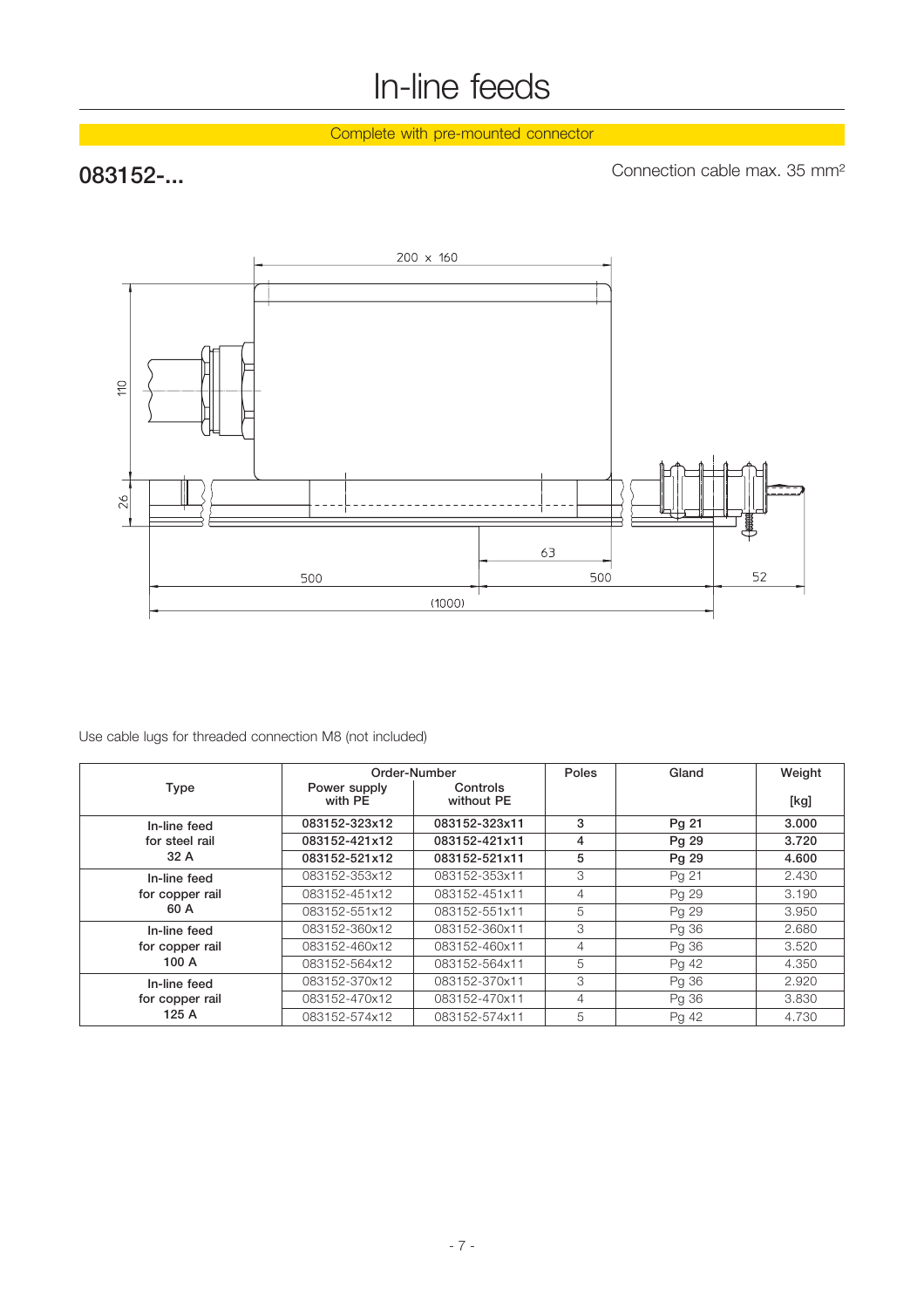## Hanger clamps

### For conductor rail snap-in

## **083143-...**



| Type         | Order-Number | Poles | Support<br>spacing, max.<br>[mm] | в<br>[mm] | Weight<br>[kg] |
|--------------|--------------|-------|----------------------------------|-----------|----------------|
| Hanger clamp | 083143-3     |       |                                  | 72.5      | 0.023          |
| with         | 083143-4     | 4     | 1000                             | 90.5      | 0.025          |
| steel nut    | 083143-5     | b     |                                  | 108.5     | 0.028          |

## **083145-...**



| Type                     | Order-Number | Poles | Support<br>spacing, max.<br>[mm] | в<br>[mm] | Weight<br>[kg] |
|--------------------------|--------------|-------|----------------------------------|-----------|----------------|
| Hanger clamp             | 083145-3     |       |                                  | 72.5      | 0.053          |
| for                      | 083145-4     |       | 1000                             | 90.5      | 0.055          |
| support arm installation | 083145-5     | b     |                                  | 108.5     | 0.058          |



| Type                            | Order-<br>Number | Poles | Support<br>spacing, max.<br>[mm] | А<br>[mm] | в<br>[mm] | н<br>[mm] | Weight<br>[kg] |
|---------------------------------|------------------|-------|----------------------------------|-----------|-----------|-----------|----------------|
| Hanger clamp with               | 083146-3         |       |                                  | 81.5      | 72.5      | 43        | 0.113          |
| universal steel clamp fastener* | 083146-4         |       | 1000                             | 90.5      | 90.5      | 43        | 0.115          |
| for vertical installation       | 083146-5         |       |                                  | 111.5     | 108.5     | 55        | 0.118          |

\* = Universal steel clamp fastener; galvanized; clamping range 8 to 36 mm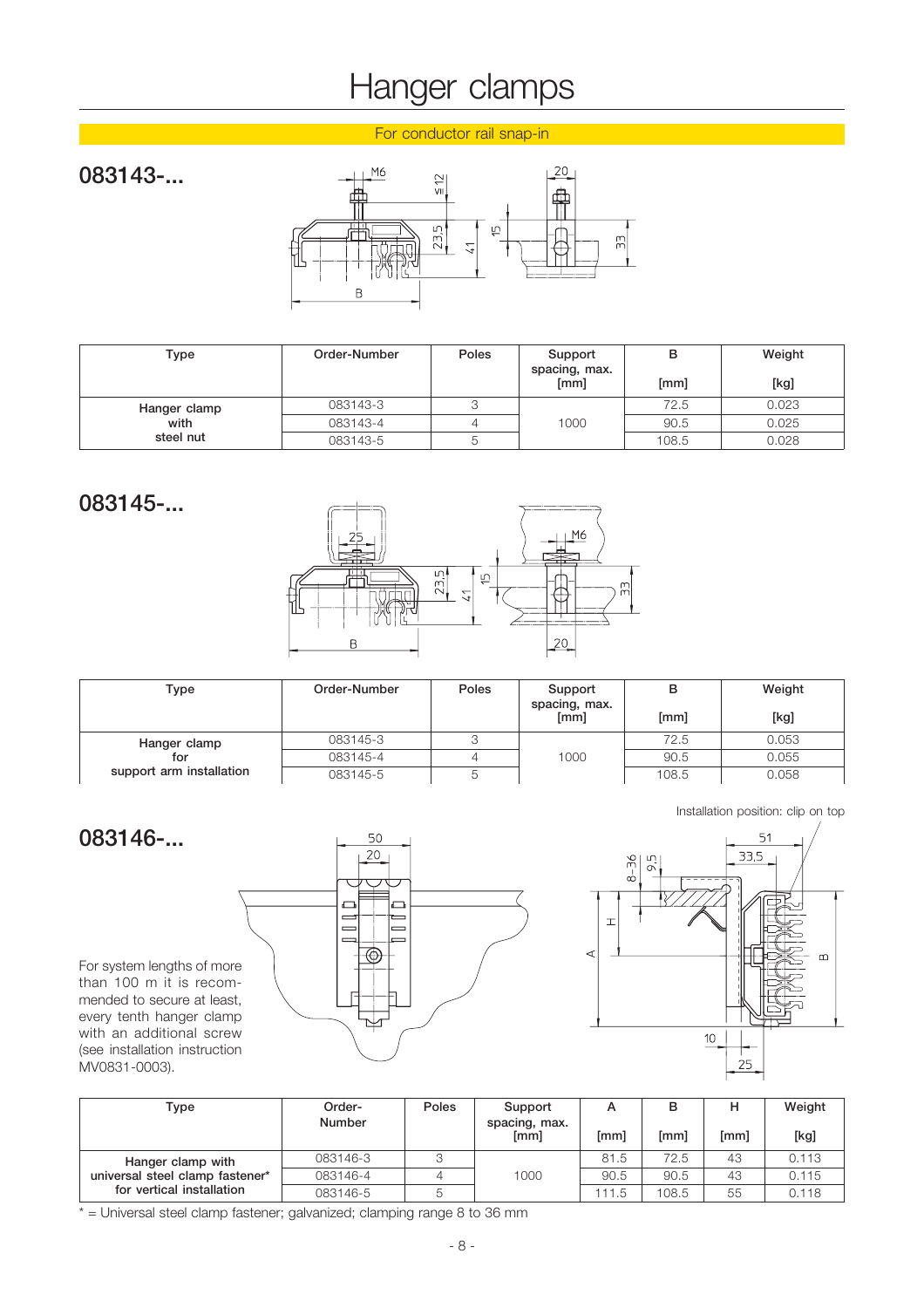## Anchor clamps

### For conductor rail snap-in and fixation

## **083133-...**



### 1) Fixing screw

| Type         | Order-Number | Poles | в<br>[mm] | Weight<br>$[kg] % \begin{center} % \includegraphics[width=\linewidth]{imagesSupplemental_3.png} % \end{center} % \caption { % Our method is used for the method. % The method is used for the method. % The method is used for the method. % The method is used for the method. % The method is used for the method. % The method is used for the method. % The method is used for the method. % The method is used for the method. % The method is used for the method. % The method is used for the method. % The method is used for the method. % The method is used for the method. % The method is used for the method. % The method is used for the method. % The method is used for the method. % The method is used for the method. % The method is used for the method. % The method is used for the method. % The method is used for the method. % The method is used for the method. % The method is$ |
|--------------|--------------|-------|-----------|------------------------------------------------------------------------------------------------------------------------------------------------------------------------------------------------------------------------------------------------------------------------------------------------------------------------------------------------------------------------------------------------------------------------------------------------------------------------------------------------------------------------------------------------------------------------------------------------------------------------------------------------------------------------------------------------------------------------------------------------------------------------------------------------------------------------------------------------------------------------------------------------------------------|
| Anchor clamp | 083133-3     |       | 72.5      | 0.027                                                                                                                                                                                                                                                                                                                                                                                                                                                                                                                                                                                                                                                                                                                                                                                                                                                                                                            |
| with         | 083133-4     |       | 90.5      | 0.030                                                                                                                                                                                                                                                                                                                                                                                                                                                                                                                                                                                                                                                                                                                                                                                                                                                                                                            |
| steel nut    | 083133-5     |       | 108.5     | 0.033                                                                                                                                                                                                                                                                                                                                                                                                                                                                                                                                                                                                                                                                                                                                                                                                                                                                                                            |

### **083135-...**



1) Fixing screw

| Type                     | Order-Number | Poles | в<br>[mm] | Weight<br>[kg] |
|--------------------------|--------------|-------|-----------|----------------|
| Anchor clamp             | 083135-3     |       | 72.5      | 0.057          |
| for                      | 083135-4     |       | 90.5      | 0.060          |
| support arm installation | 083135-5     |       | 108.5     | 0.063          |

## **083136-... 083137-...**

The anchor clamp 083137-... is identical with 083136-..., but without clamping brackets (2).





### 1) Fixing screw

| Type                           | Order-Number | Poles | A<br>[mm] | в<br>[mm] | н<br>[mm] | Weight<br>[kg] |
|--------------------------------|--------------|-------|-----------|-----------|-----------|----------------|
| Anchor clamp                   | 083136-3     |       | 81.5      | 72.5      | 43        | 0.337          |
| with shim                      | 083136-4     |       | 90.5      | 90.5      | 43        | 0.340          |
| and universal clamp fastener*  | 083136-5     |       | 111.5     | 108.5     | 55        | 0.343          |
| Anchor clamp                   | 083137-3     | ◠     | 81.5      | 72.5      | 43        | 0.117          |
| with universal clamp fastener* | 083137-4     |       | 90.5      | 90.5      | 43        | 0.120          |
| for systems up to 60 m length  | 083137-5     | 5     | 111.5     | 108.5     | 55        | 0.123          |

\* = Universal steel clamp fastener; galvanized; clamping range 8 to 36 mm The plastic parts are coloured in orange!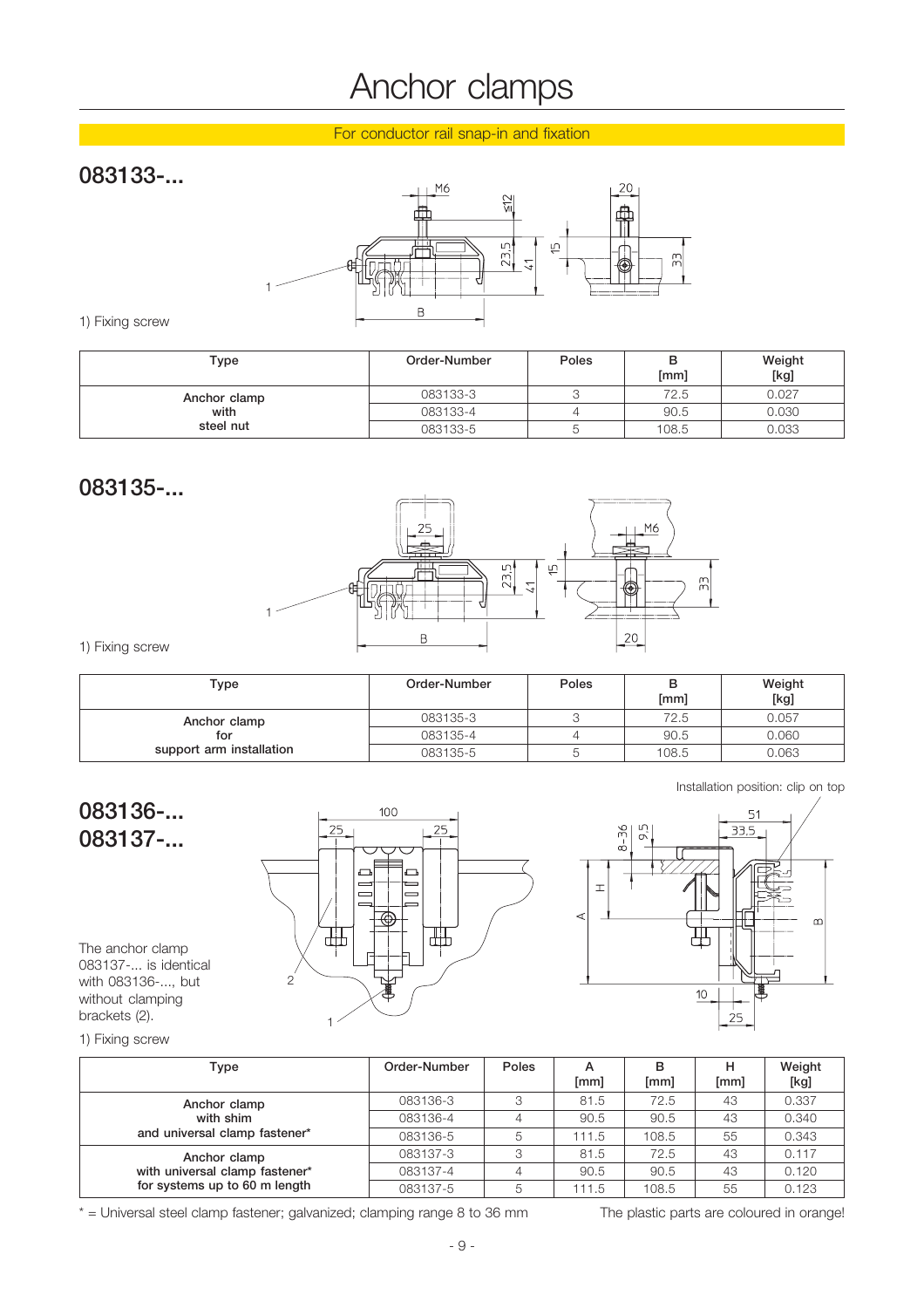## End caps

### End caps for system ends

## **083171-...**



| Type    | Order-Number | Poles | в<br>[mm] | Weight<br>[kg] |
|---------|--------------|-------|-----------|----------------|
|         | 083171-3     |       | 72.5      | 0.040          |
| End cap | 083171-4     |       | 90.5      | 0.045          |
|         | 083171-5     | U     | 108.5     | 0.050          |

### End caps for transfer points

**083172-...**

The end cap for transfer points centres the current collector and compensates horizontal and vertical deflections of max.  $\pm$  3 mm.



| Sliding surface |
|-----------------|

| Type            | Order-Number | Poles | [mm] | Weight<br>[kg] |
|-----------------|--------------|-------|------|----------------|
| End cap         | 083172-3     |       |      | 0.160          |
| for             | 083172-4     |       | 95   | 0.200          |
| transfer points | 083172-5     |       | 13   | 0.240          |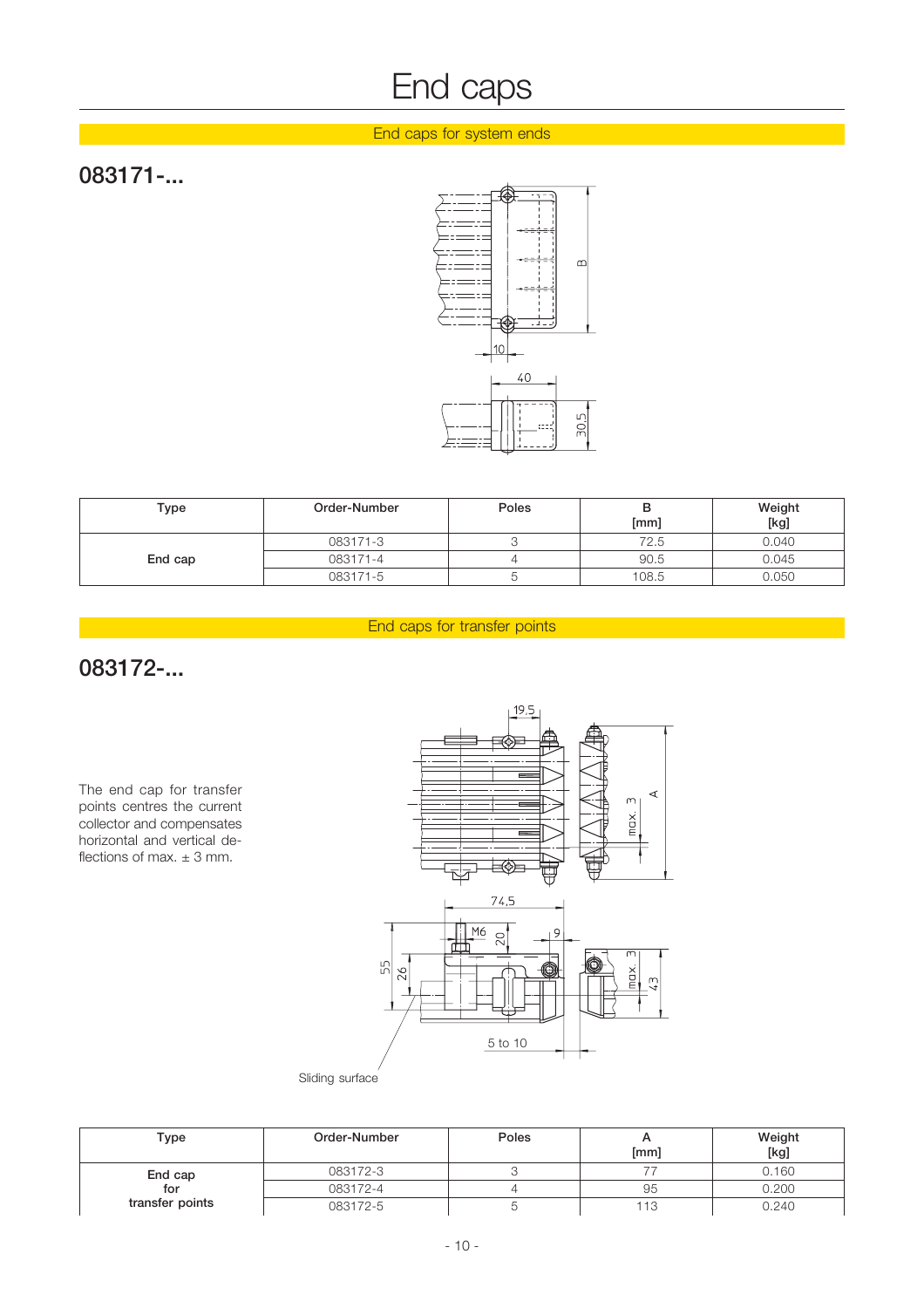## Air gap insulating sections, Pick-up guides

### Air gap insulating sections

## **083195-...**



| Type                       | Order-Number | Poles | [mm] | Weight<br>[kg] |
|----------------------------|--------------|-------|------|----------------|
|                            | 083195-3     | ι.    |      | 0.342          |
| Air gap insulating section | 083195-4     |       | 95   | 0.418          |
|                            | 083195-5     |       | 113  | 0.494          |

Pick-up guides for transfer points

## **083181-...**

#### **Note:**

Use pick-up guides only with "pick-up guide current collector".

The pick-up guide centres the current collector and compensates horizontal and vertical deflections of max.  $±25$  mm.



| Type            | Order-Number | Poles | [mm] | в<br>[mm] | [mm] | Weight<br>[kg] |
|-----------------|--------------|-------|------|-----------|------|----------------|
| Pick-up guide   | 083181-3x25  |       |      | 54        | 142  | 0.650          |
| for             | 083181-4x25  |       | 36   | 70        | 160  | 0.700          |
| transfer points | 083181-5x25  |       | 54   | 90        | 178  | 0.800          |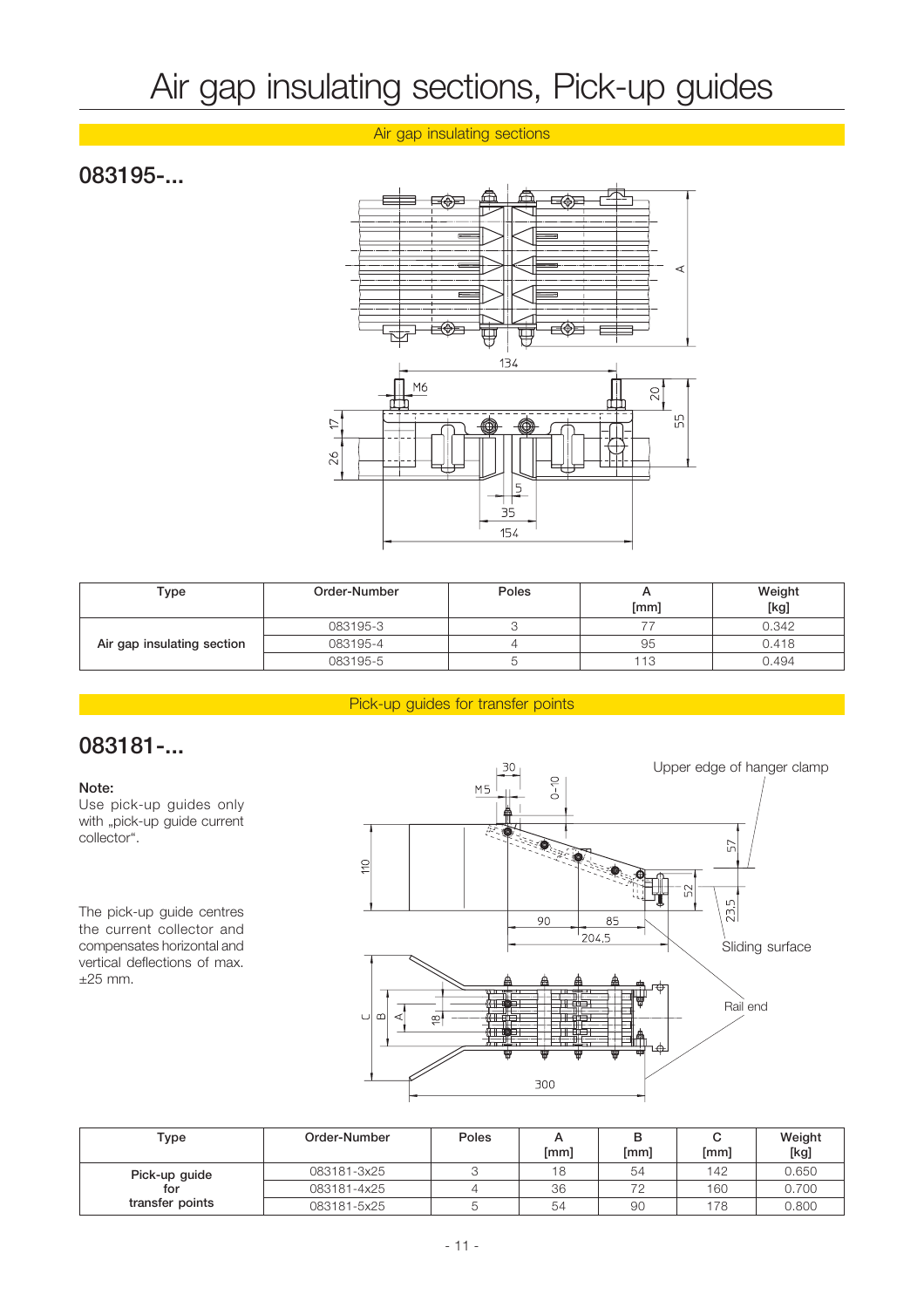## Expansion joints

Complete with pre-mounted connector

## **083161-...**



1) Hanger clamps to be ordered separately! Connecting cables have to be installed flexible.

| Type                   | Material  |               | Order-Number  | Poles | Weight |
|------------------------|-----------|---------------|---------------|-------|--------|
|                        |           | with PE       | without PE    |       | [kg]   |
|                        |           | 083161-2x6372 | 083161-2x6371 |       | 5.610  |
| <b>Expansion joint</b> | Copper    | 083161-2x6472 | 083161-2x6471 |       | 7.480  |
|                        |           | 083161-2x6572 | 083161-2x6571 |       | 9.350  |
|                        |           | 083161-2x2382 | 083161-2x2381 |       | 2.810  |
|                        | Datametal | 083161-2x2482 | 083161-2x2481 |       | 3.720  |
|                        |           | 083161-2x2582 | 083161-2x2581 |       | 4.680  |

Hint: Copper-Expansion joints can be used for all copper and steel conductor rails up to 125 A.

#### How to select expansion joints

The general principles how to select expansion joints are shown below:

Expansion joints are installed in systems exceeding a total system length of 200 m as shown below, if the ambient temperature variation ( $\Delta T$ ) is more than 20°C during operation. Expansion joints are not required if the total system length is shorter than 200 m or if the ambient temperature variation  $(\Delta T)$  is below 20°C during operation.

An anchor clamp in the middle of the system halfes the expansion travel and eases positioning of the hanger clamps. Pay attention to the distance between the hanger clamps and the rail connectors (page 24).

#### **Determination of system length L:**



 $m =$  number of system part lengths with one expansion joint

Number of expansion joints:  $m = \frac{L-200}{2}$  (rounded) a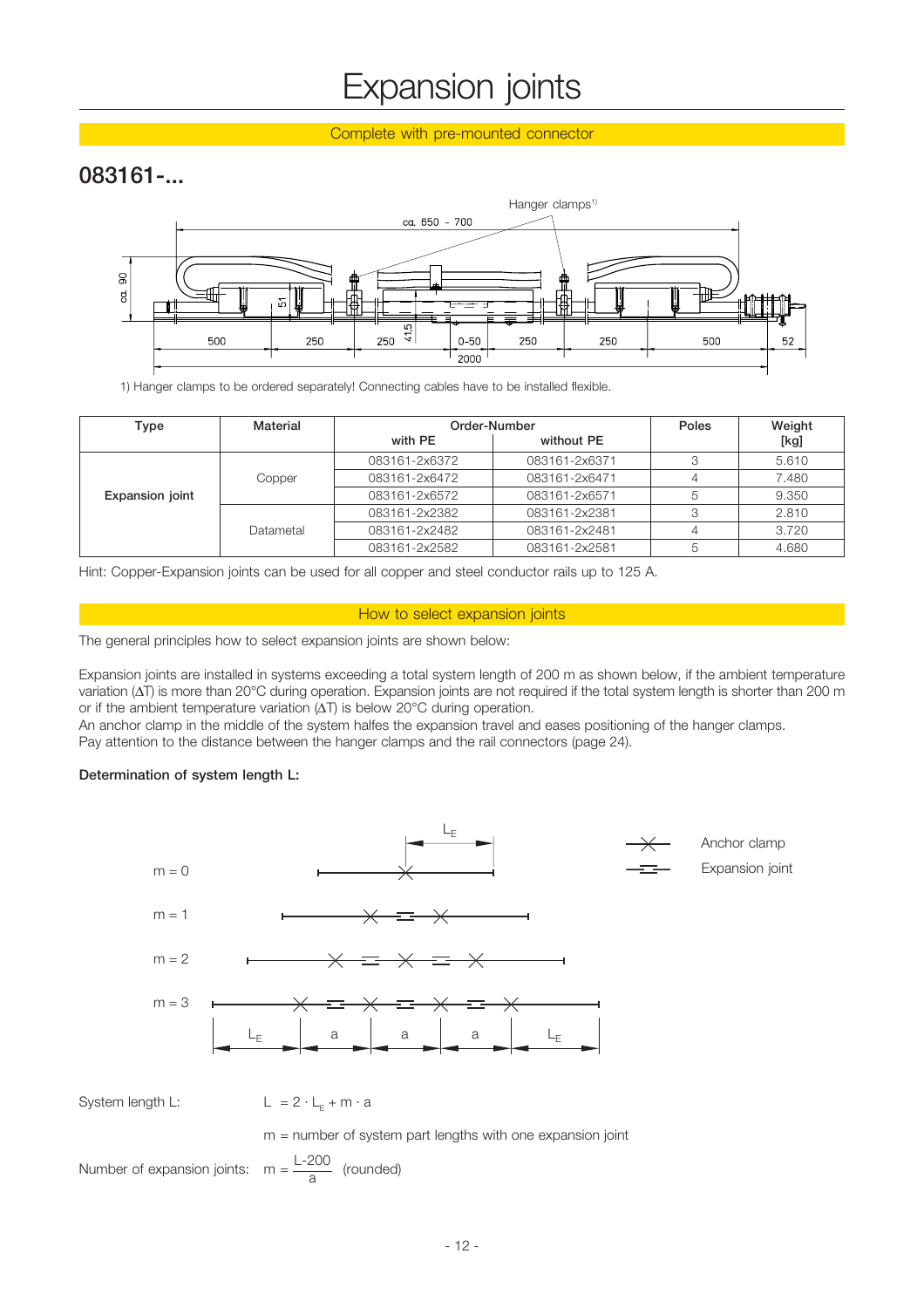## Expansion joints

#### How to select expansion joints

#### **Determination quantity of expansion joints:**

|                 |       |     |                              |     |                          | System length [m] |                |                |     |
|-----------------|-------|-----|------------------------------|-----|--------------------------|-------------------|----------------|----------------|-----|
|                 |       | 220 | 240                          | 260 | 280                      | 300               | 320            | 340            | 360 |
| $\Delta T$ [°C] | a [m] |     | $m =$ Expansion joint number |     |                          |                   |                |                |     |
| 65              | 11    | 2   | 4                            | 6   | 8                        | 10                | 11             | 13             | 15  |
| 60              | 12    | 2   | 4                            | 5   | $\overline{\phantom{0}}$ | 9                 | 10             | 12             | 14  |
| 55              | 14    | 2   | 3                            | 5   | 6                        | 8                 | 9              | 10             | 12  |
| 50              | 15    | 2   | 3                            | 4   | 6                        | $\overline{ }$    | 8              | 10             | 11  |
| 45              | 17    | 2   | 3                            | 4   | 5                        | 6                 | 8              | 9              | 10  |
| 40              | 20    |     | 2                            | 3   | 4                        | 5                 | 6              |                | 8   |
| 35              | 24    |     | 2                            | 3   | 4                        | 5                 | 5              | 6              | ⇁   |
| 30              | 31    |     | 2                            | 2   | 3                        | 4                 | 4              | 5              | 6   |
| 25              | 40    |     |                              | 2   | 2                        | 3                 | 3              | $\overline{4}$ | 4   |
| 20              | 60    |     |                              |     | 2                        | $\overline{2}$    | $\overline{2}$ | 3              | 3   |

#### **Diagram to set the air gap of expansion joints:**

Air gap to be set 0 - 50 mm during system installation.

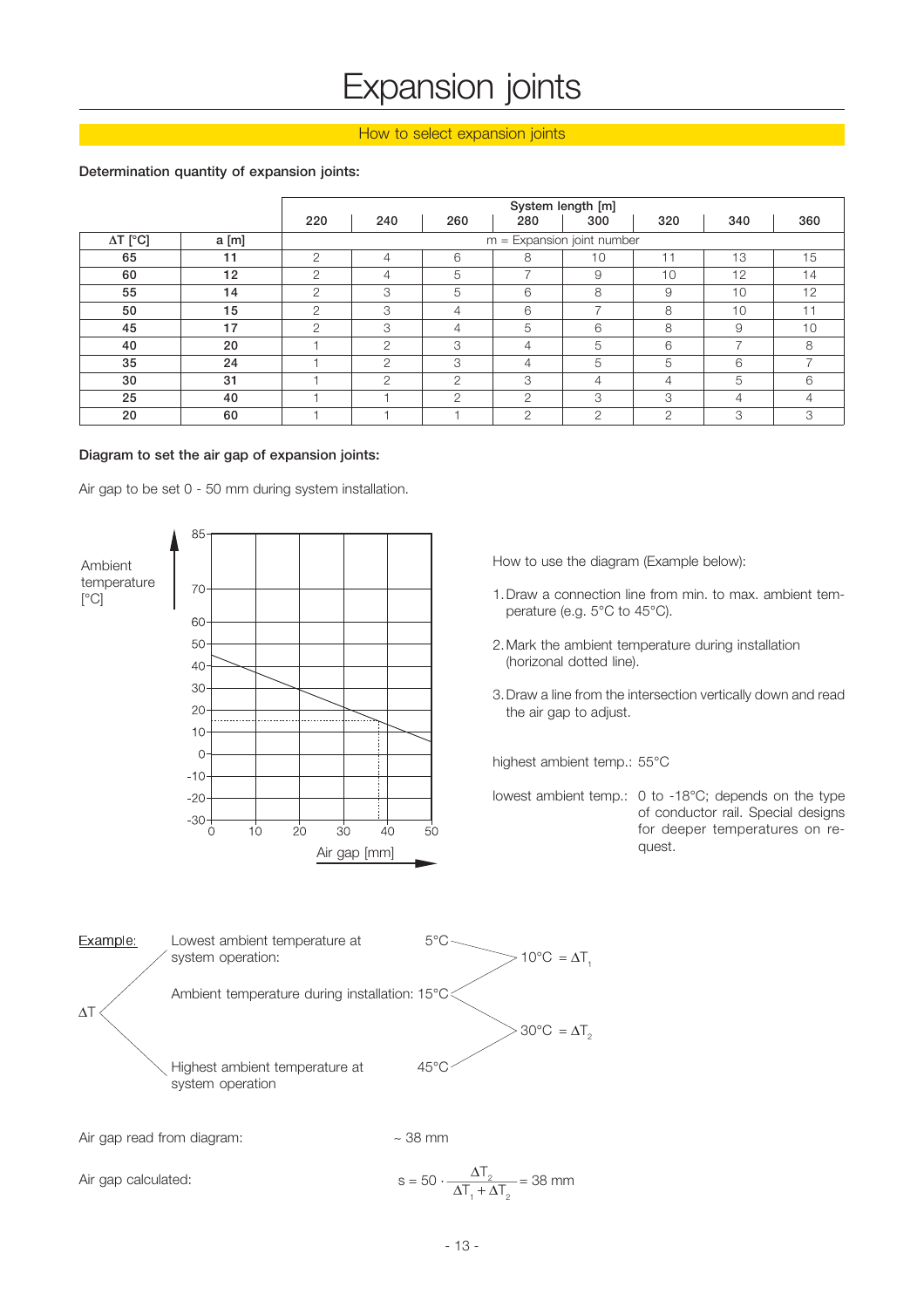#### Current collectors

## **083102-...**

Shown is the version for "pick-up guides for transfer points"

**Connection cables (highly flexible) to be ordered separately (see page 16)**

Collector shoe material: copper graphite

Max. wearing height: 5 mm

Contact pressure: 5 N

Deflection horizontal:  $\pm$  30 mm<br>vertical:  $\pm$  30 mm  $\pm$  30 mm



| Type                                  |             | Order-Number | Amps    | Weight |
|---------------------------------------|-------------|--------------|---------|--------|
|                                       | Phase (PH)  | Earth (PE)   | $max.*$ | [kg]   |
| Current collector                     | 083102-0021 | 083102-0022  | 55      | 0.120  |
| Current collector for transfer points | 083102-3021 | 083102-3022  | 55      | 0.125  |

but not more than 55 A.

\* = depending on cross section of connection cable; The current collectors are **not** for use with programme 811!

Collector support brackets for current collector 083102-...

### **081050-...**



| Type                      | Order-Number | <b>Poles</b> | [mm] | в<br>[mm] | [mm] | Weight<br>[kg] |
|---------------------------|--------------|--------------|------|-----------|------|----------------|
|                           | 081050-20x3  |              | 80   | 60        | 30   | 0.300          |
| Collector support bracket | 081050-20x4  |              | 100  | 80        | 4C   | 0.370          |
|                           | 081050-20x5  |              | 120  | 100       | 50   | 0.440          |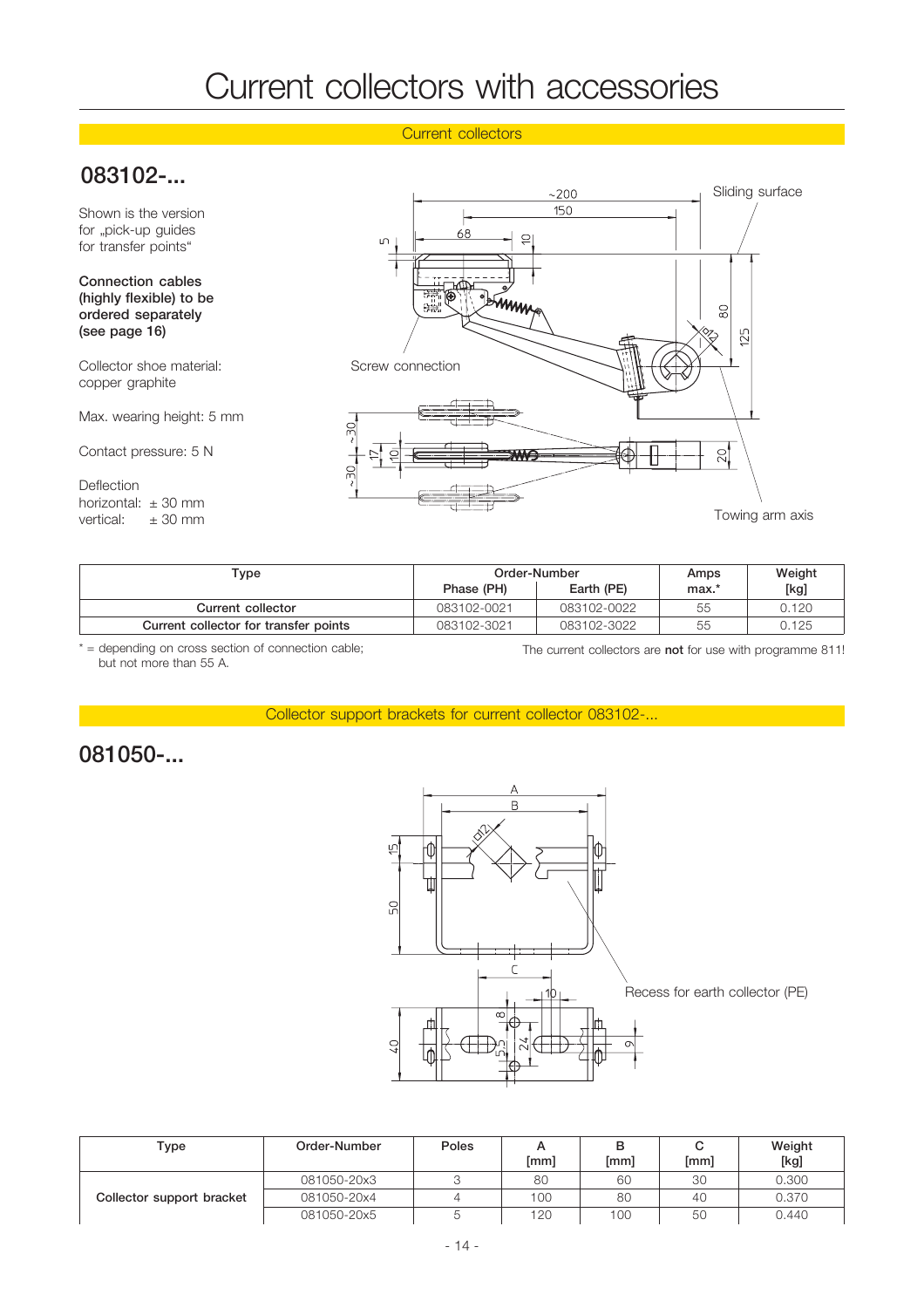## Current collectors with accessories

### Current collectors



| $\tau$ ype        | Order-Number |             | Amps |                 |
|-------------------|--------------|-------------|------|-----------------|
|                   | Phase (PH)   | Earth (PE)  | max. | [kg]            |
| Current collector | 083106-0021  | 083106-0022 | 80   | 127C<br>U.Z I U |
|                   |              |             |      |                 |

\* = depending on cross section of connection cable; The current collectors can also be used for transfer points. but not more than 80 A.

#### Collector support brackets for current collector 083106-...



| $_{\rm Type}$             | Order-Number | <b>Poles</b> | [mm] | в<br>[mm] | [mm] | Weight<br>[kg] |
|---------------------------|--------------|--------------|------|-----------|------|----------------|
|                           | 083050-18x3  |              | 74   | 55        | 30   | 0.300          |
| Collector support bracket | 083050-18x4  |              | 92   | 73        | 4C   | 0.370          |
|                           | 083050-18x5  |              | 110  | 91.5      | 5C   | 0.440          |

#### Support spring plates

## **08-F030-...**

**083050-...**

- Position and type see current collector unit 083107-...
- for horizontal operation of the current collector unit
- use only with collector support bracket 083050-..



| ${\sf Type}$         |       | Order-Number | Weight<br>[kg] |  |
|----------------------|-------|--------------|----------------|--|
| Support spring plate | left  | 08-F030-0082 | 0.013          |  |
|                      | right | 08-F030-0079 | 0.013          |  |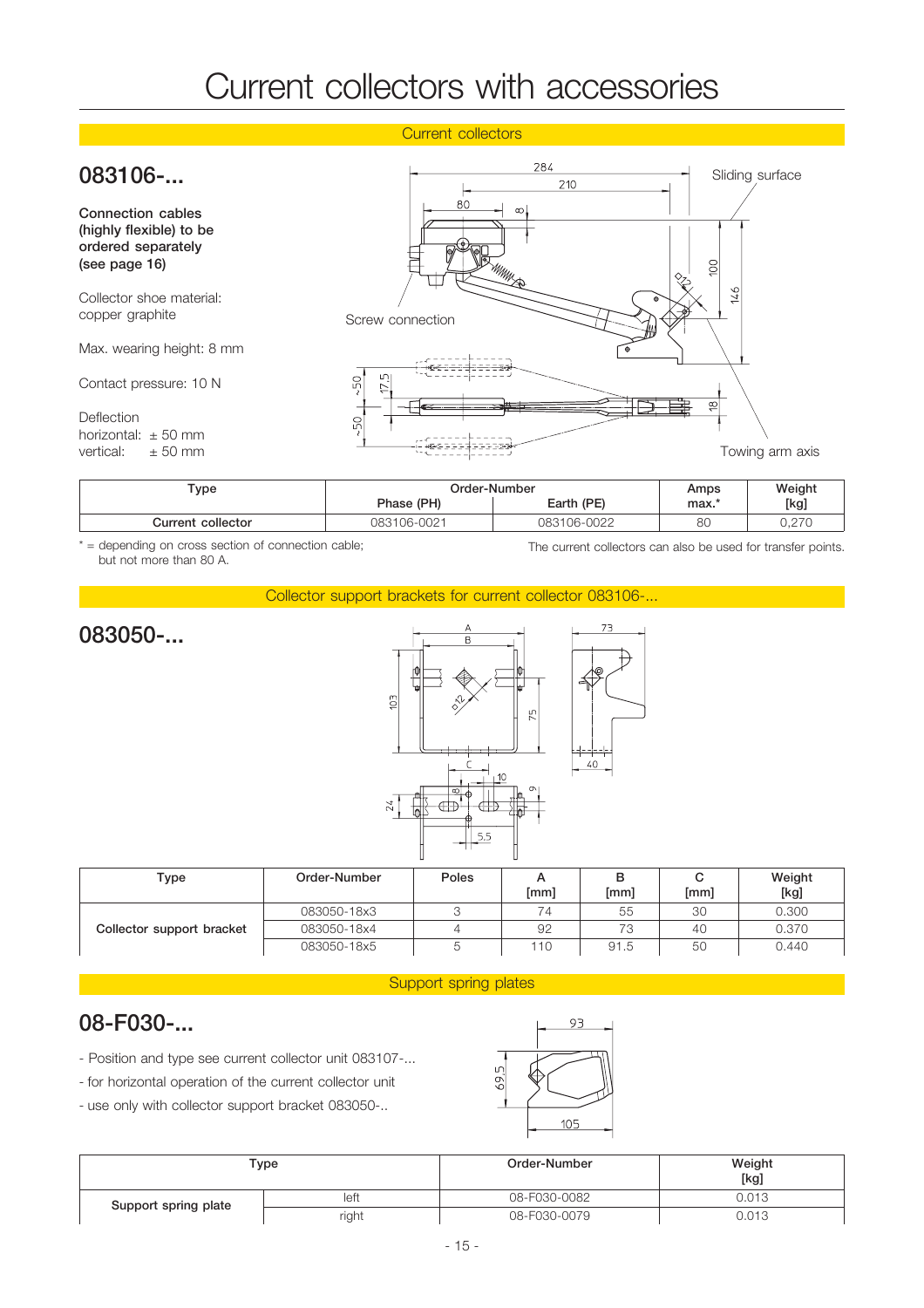Connection cable with multicore cable end jacket

#### **Please note:**

The connection cable is highly flexible and double insulated and must be ordered in the required length and size. Amperage for single-core cables installed free in air according to DIN VDE 57 100 part 523.

**081109-...**

Multicore cable end jacket

use for 083102-... 083103-... 083104-... 083106-... 083107-...



| Cross<br>section |                 | Order-Number      | Length           | Weight | Cable<br>diameter | Amps at 100%<br>duty cycle |
|------------------|-----------------|-------------------|------------------|--------|-------------------|----------------------------|
| $\text{[mm2]}$   | Phase (PH)      | Earth (PE)        | [ <sub>m</sub> ] | [kg/m] | [mm]              | [A]                        |
| 1.5              | 081109-1x1.5x11 | 081109-1x1,5x32   |                  | 0.014  |                   | 24                         |
| 2.5              | 081109-1x2.5x11 | 081109-1x2,5x32   |                  | 0.023  |                   | 32                         |
| 4                | 081109-1x4 x11  | 081109-1x4 x32    |                  | 0.037  | 5                 | 42                         |
| 6                | 081109-1x6 x11  | 081109-1x6 x32    |                  | 0.056  | 6                 | 54                         |
| 1.5              | 081109-2x1.5x11 | 081109-2x1,5x32   | 2                | 0.014  | 4                 | 24                         |
| 2.5              | 081109-2x2.5x11 | 081109-2x2,5x32   | 2                | 0.023  |                   | 32                         |
| 4                | 081109-2x4 x11  | 081109-2x4 x32    | 2                | 0.037  | 5                 | 42                         |
| 6                | 081109-2x6 x11  | 081109-2x6<br>x32 | 2                | 0.056  | 6                 | 54                         |

Intermediate lengths are available

#### Connection cable

#### **Please note:**

The connection cable is highly flexible and double insulated and must be ordered in the required length and size. Amperage for single-core cables installed free in air according to DIN VDE 57 100 part 523.

## **081109-... 081209-...**



use for 083106-... 083107-...

| Cross<br>section |                 | Order-Number    | Length           | Weight | Cable<br>diameter | Amps at 100%<br>duty cycle |
|------------------|-----------------|-----------------|------------------|--------|-------------------|----------------------------|
| $\text{[mm2]}$   | Phase (PH)      | Earth (PE)      | [ <sub>m</sub> ] | [kg/m] | [mm]              | [A]                        |
| 10               | 081109-1x10 x91 | 081109-1x10 x92 |                  | 0.098  |                   | 73                         |
| 16               | 081209-1x16 x81 | 081209-1x16 x82 |                  | 0.156  | 10                | 98                         |
| 10               | 081109-2x10 x91 | 081109-2x10 x92 |                  | 0.098  |                   | 73                         |
| 16               | 081209-2x16 x81 | 081209-2x16 x82 |                  | 0.156  | 10                | 98                         |

Intermediate lengths are available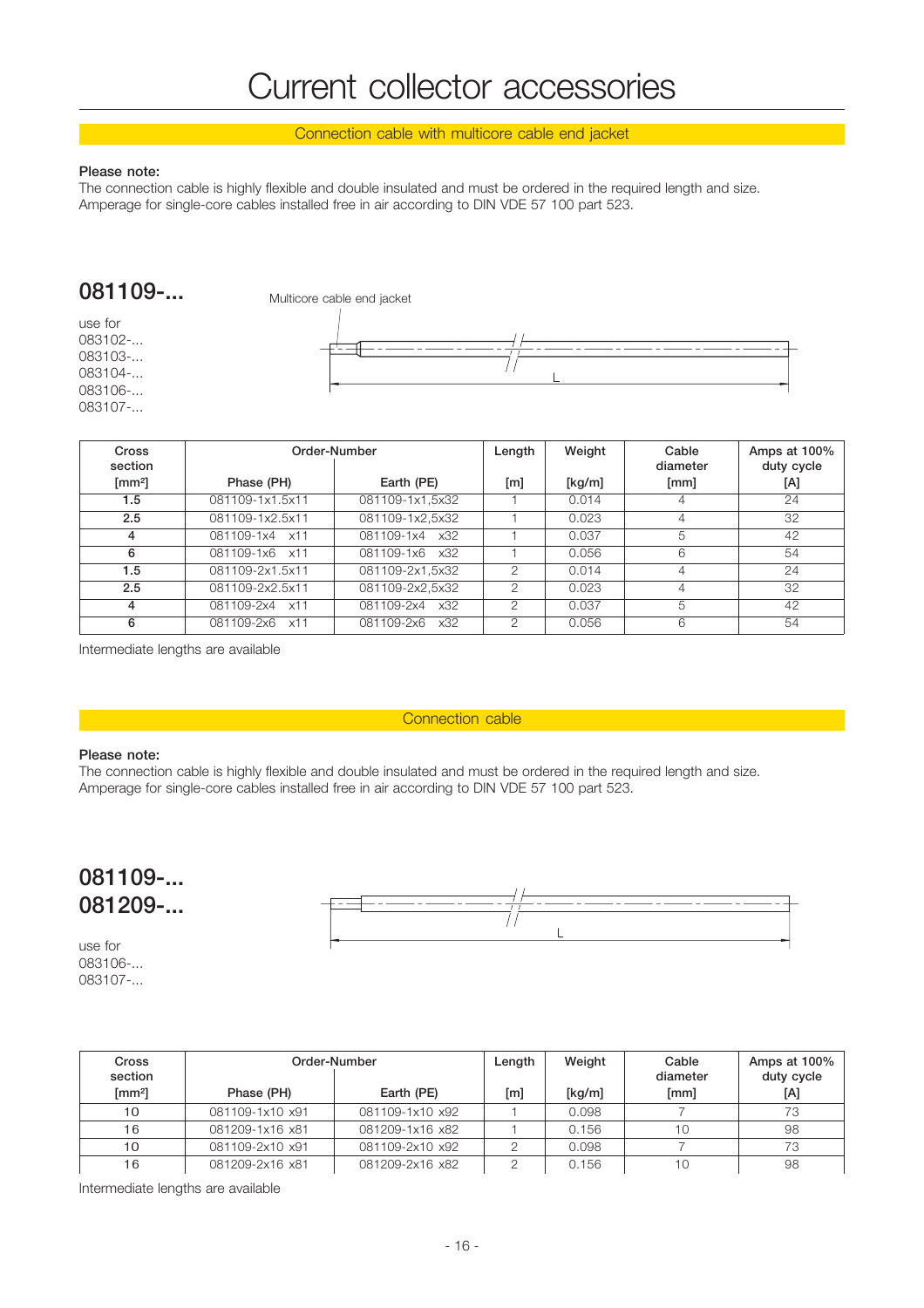Current collector units without terminal boxes

## **083103-...**

Shown is the version for "pick-up guides for transfer points"

Collector shoe material: copper graphite

Contact pressure per collector arm: 5 N

Deflection horizontal:  $\pm$  30 mm<br>vertical:  $\pm$  30 mm  $\pm$  30 mm



Current collector 083102-...

Installation dimensions see 081050-...



Max. current load: 55 A with 6 mm² connection cable at 100% duty cycle 34 A with 2.5 mm² connection cable at 100% duty cycle

| Type                                            | Order-Number  | <b>Poles</b>        | Weight |       |
|-------------------------------------------------|---------------|---------------------|--------|-------|
|                                                 | Standard      | for transfer points |        | [kg]  |
| Current collector unit                          | 083103-030023 | 083103-033023       | 3      | 0.690 |
| for power supply; with PE;                      | 083103-040023 | 083103-043023       |        | 0.890 |
| connection cable 6 mm <sup>2</sup> , 1 m long   | 083103-050023 | 083103-053023       | 5      | 1.090 |
| Current collector unit                          | 083103-030021 | 083103-033021       | З      | 0.690 |
| for controls; without PE;                       | 083103-040021 | 083103-043021       |        | 0.890 |
| connection cable 2.5 mm <sup>2</sup> , 1 m long | 083103-050021 | 083103-053021       | 5      | 1.090 |

- The current collector units are **not** for use with programme 811!

- Other connection cable cross sections on request.

 $*$  = Position of earth collectors for version "with PE"

To arrange above as double-current-collectors separate order no. for the complementary units are required due to PE-orientation. Please contact sales dpt.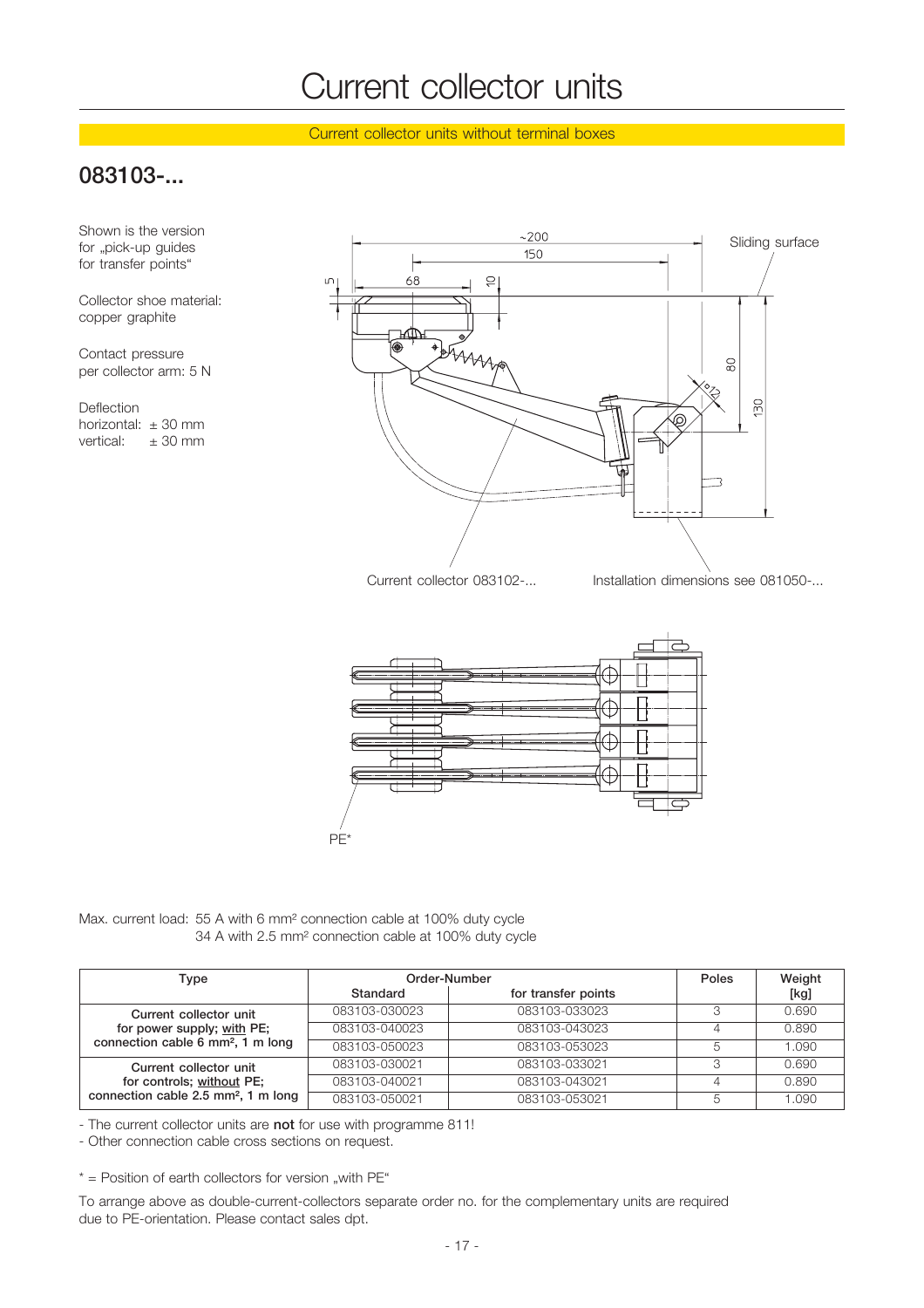Current collector units without terminal boxes

## **083107-...**



Max. current load: 80 A with 16 mm² connection cable at 100% duty cycle

| Type                                            | Order-Number       | Poles                 | Weight |       |
|-------------------------------------------------|--------------------|-----------------------|--------|-------|
|                                                 | Version<br>with PE | Version<br>without PE |        | [kg]  |
|                                                 | 083107-030023      | 083107-030021         | 3      | 0.860 |
| Current collector unit;<br>vertical operation   | 083107-040023      | 083107-040021         | 4      | 1.410 |
|                                                 | 083107-050023      | 083107-050021         | 5      | 1.960 |
| Current collector unit;                         | 083107-036023      | 083107-036021         | 3      | 0.890 |
| horizontal operation                            | 083107-046023      | 083107-046021         | 4      | 1.440 |
| with support spring plates "right"              | 083107-056023      | 083107-056021         | 5      | 1.990 |
| Current collector unit;<br>horizontal operation | 083107-037023      | 083107-037021         | 3      | 0.890 |
|                                                 | 083107-047023      | 083107-047021         | 4      | 1.440 |
| with support spring plates "left"               | 083107-057023      | 083107-057021         | 5      | 1.990 |

The current collector units can also be used for "pick-up guides for transfer points"

To arrange above as double-current-collectors separate order no. for the complementary units are required due to PE-orientation. Please contact sales dpt.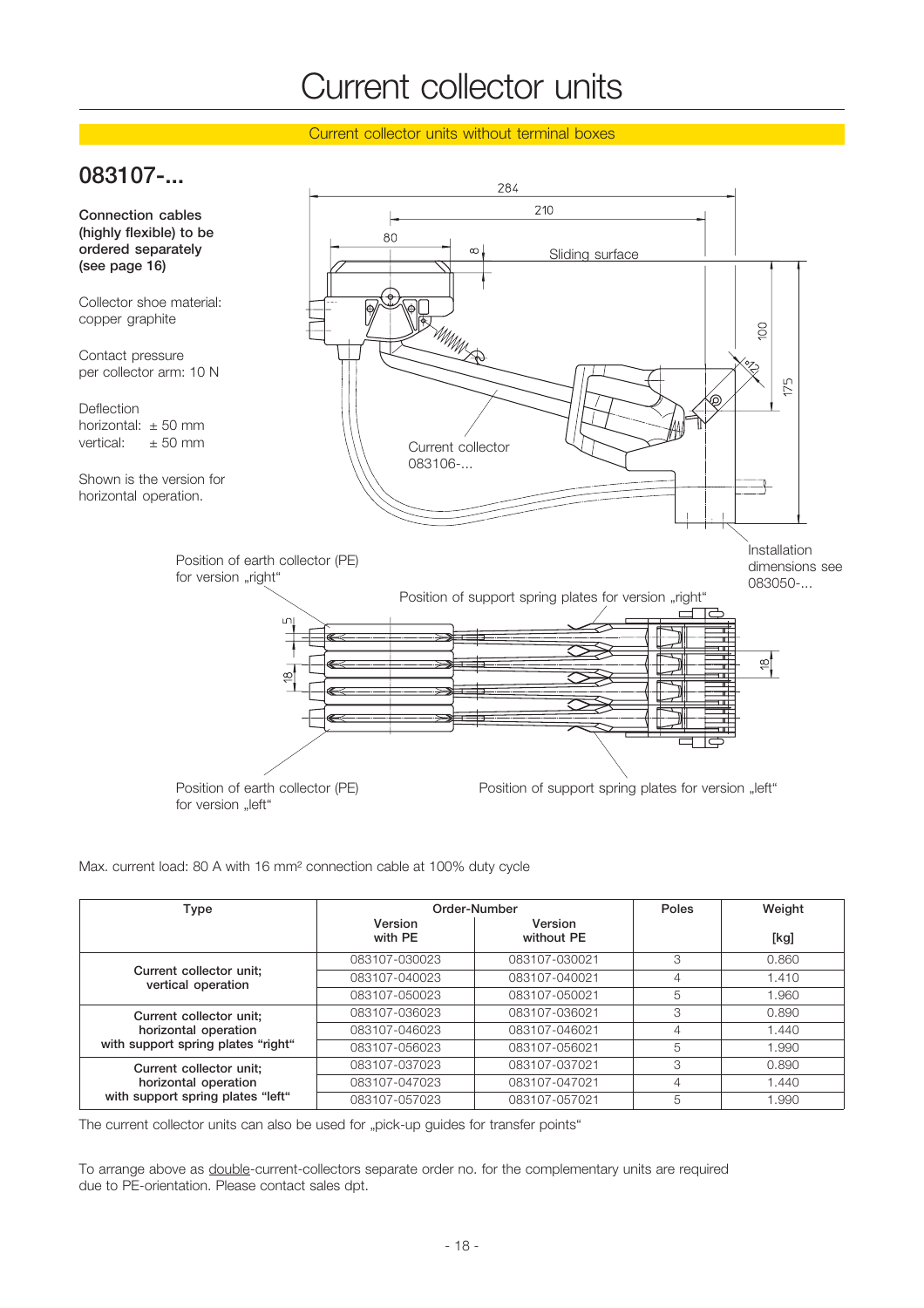Current collector units with terminal boxes

## **083103-...**



Collector shoe material: copper graphite

Contact pressure per collector arm: 5 N

Deflection horizontal: ± 30 mm<br>vertical: ± 30 mm  $\pm$  30 mm

Max. current load: 55 A with 6 mm² connection cable at 100% duty cycle 34 A with 2.5 mm² connection cable at 100% duty cycle

| Type                                 |                    | Order-Number          |   | Weight |
|--------------------------------------|--------------------|-----------------------|---|--------|
|                                      | Version<br>with PE | Version<br>without PE |   | [kg]   |
| Current collector unit               | 083103-130023      | 083103-130024         | 3 | 2.010  |
| for power supply;                    | 083103-140023      | 083103-140024         |   | 2.130  |
| connection cable 6 mm <sup>2</sup>   | 083103-150023      | 083103-150024         | 5 | 2.250  |
| Current collector unit               | - - -              | 083103-130021         | 3 | 2.010  |
| for controls;                        | - - -              | 083103-140021         | 4 | 2.130  |
| connection cable 2.5 mm <sup>2</sup> |                    | 083103-150021         |   | 2.250  |

 $*$  = Position of earth collector for version "with PE".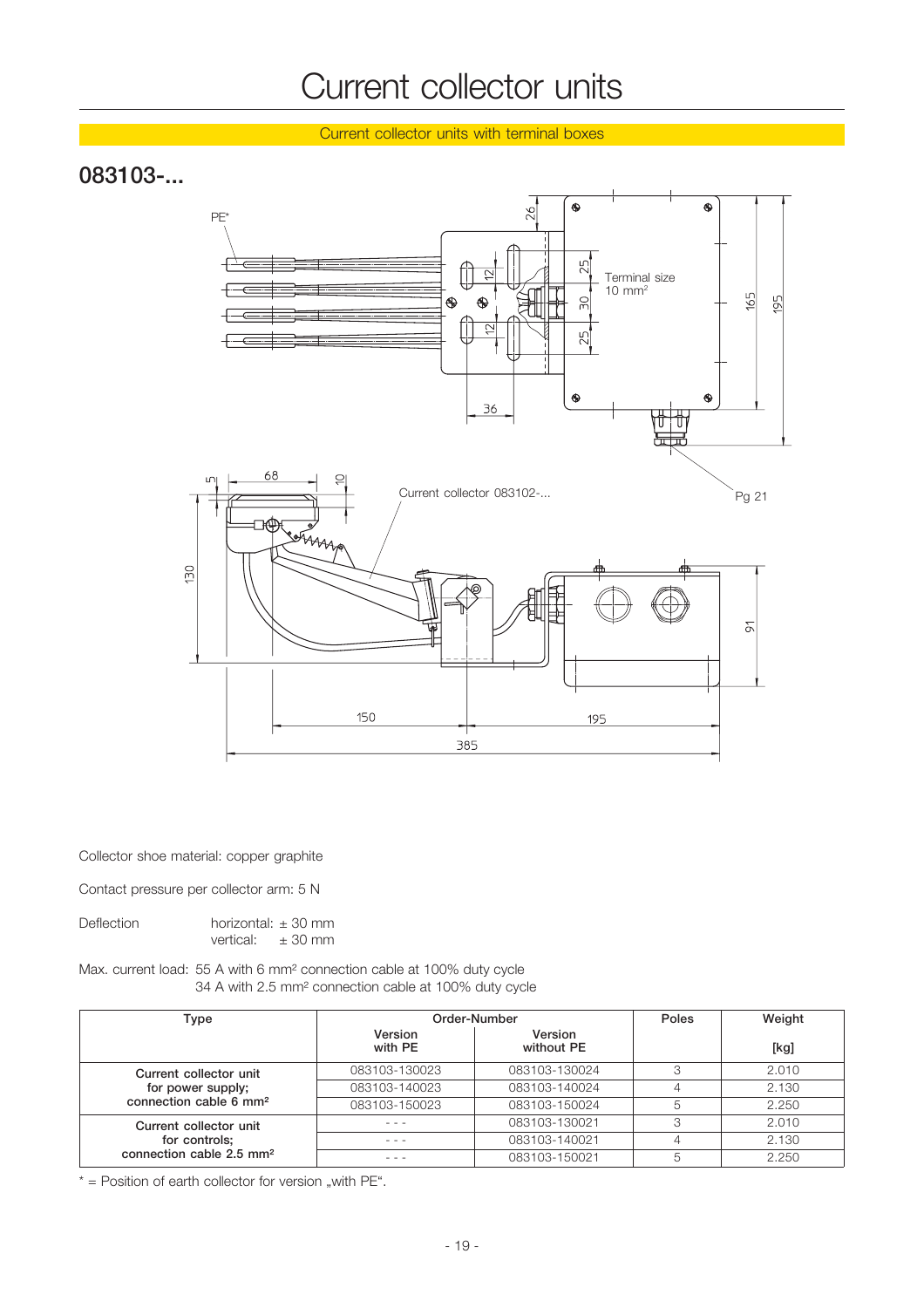Double current collector units for power supply; with terminal boxes

## **083104-...**



Collector shoe material: copper graphite

Contact pressure per collector arm: 5 N

Deflection horizontal: ± 30 mm vertical:  $\pm 30$  mm

Max. current load: 110 A (2 x 55 A) with 6 mm² connection cable at 100% duty cycle

| Type                                        | Order-Number  | Poles | [mm] | Weight<br>[kg] |
|---------------------------------------------|---------------|-------|------|----------------|
| Double current collector unit               | 083104-130023 |       | 40   | 4.130          |
| for power supply                            | 083104-140023 |       | 50   | 4.245          |
| with PE; connection cable 6 mm <sup>2</sup> | 083104-150023 |       | 60   | 4.370          |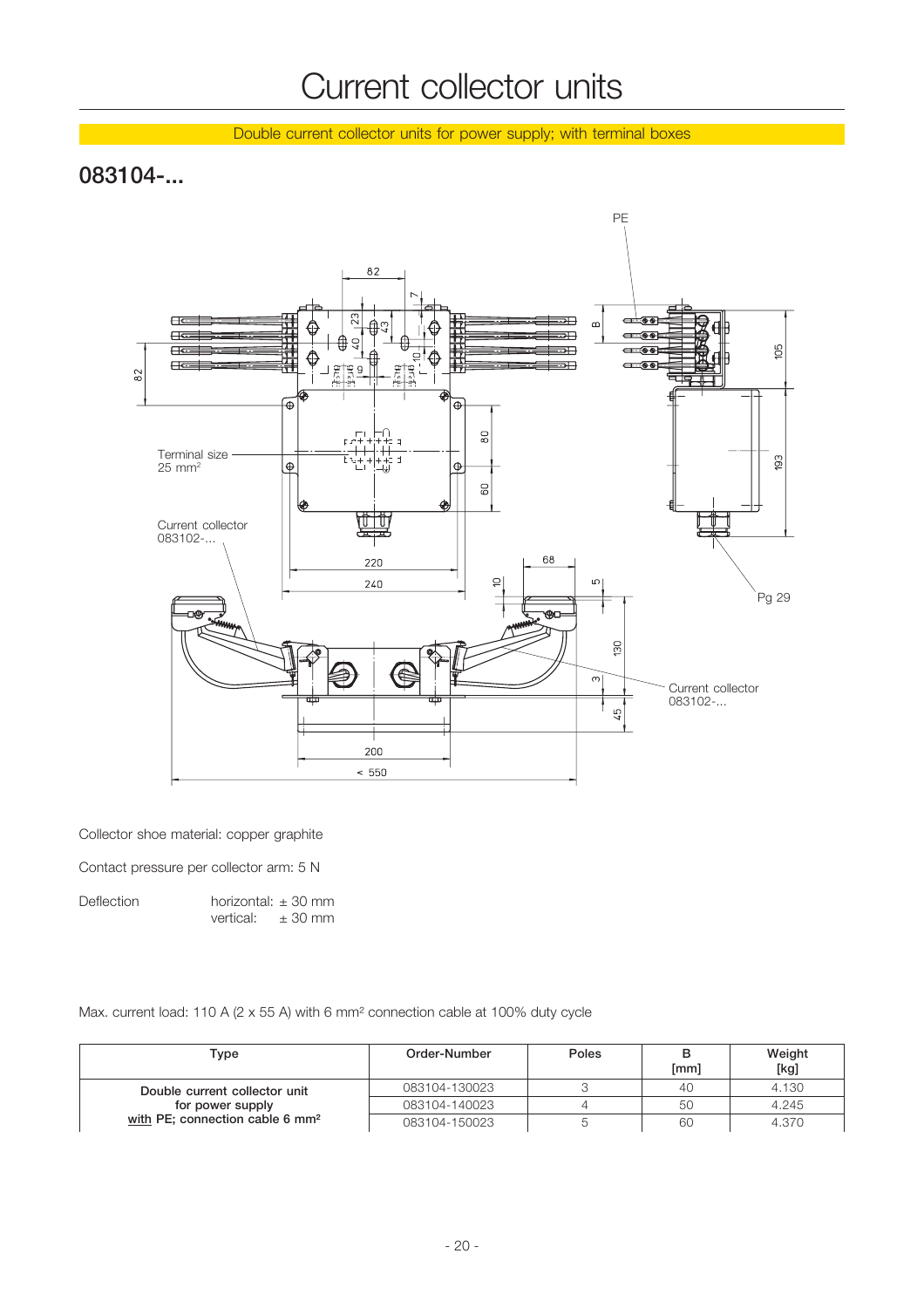Double current collector units for control; with terminal boxes

## **083104-...**



Collector shoe material: copper graphite

Contact pressure per collector arm: 5 N

Deflection horizontal: ± 30 mm vertical:  $\pm 30$  mm

Max. current load: 68 A (2 x 34 A) with 2.5 mm² connection cable at 100% duty cycle

| Type                                             | Order-Number  | Poles | Weight<br>[kg] |
|--------------------------------------------------|---------------|-------|----------------|
| Double current collector unit                    | 083104-130021 |       | 4.040          |
| for control                                      | 083104-140021 |       | 4.155          |
| without PE; connection cable 2.5 mm <sup>2</sup> | 083104-150021 |       | 4.270          |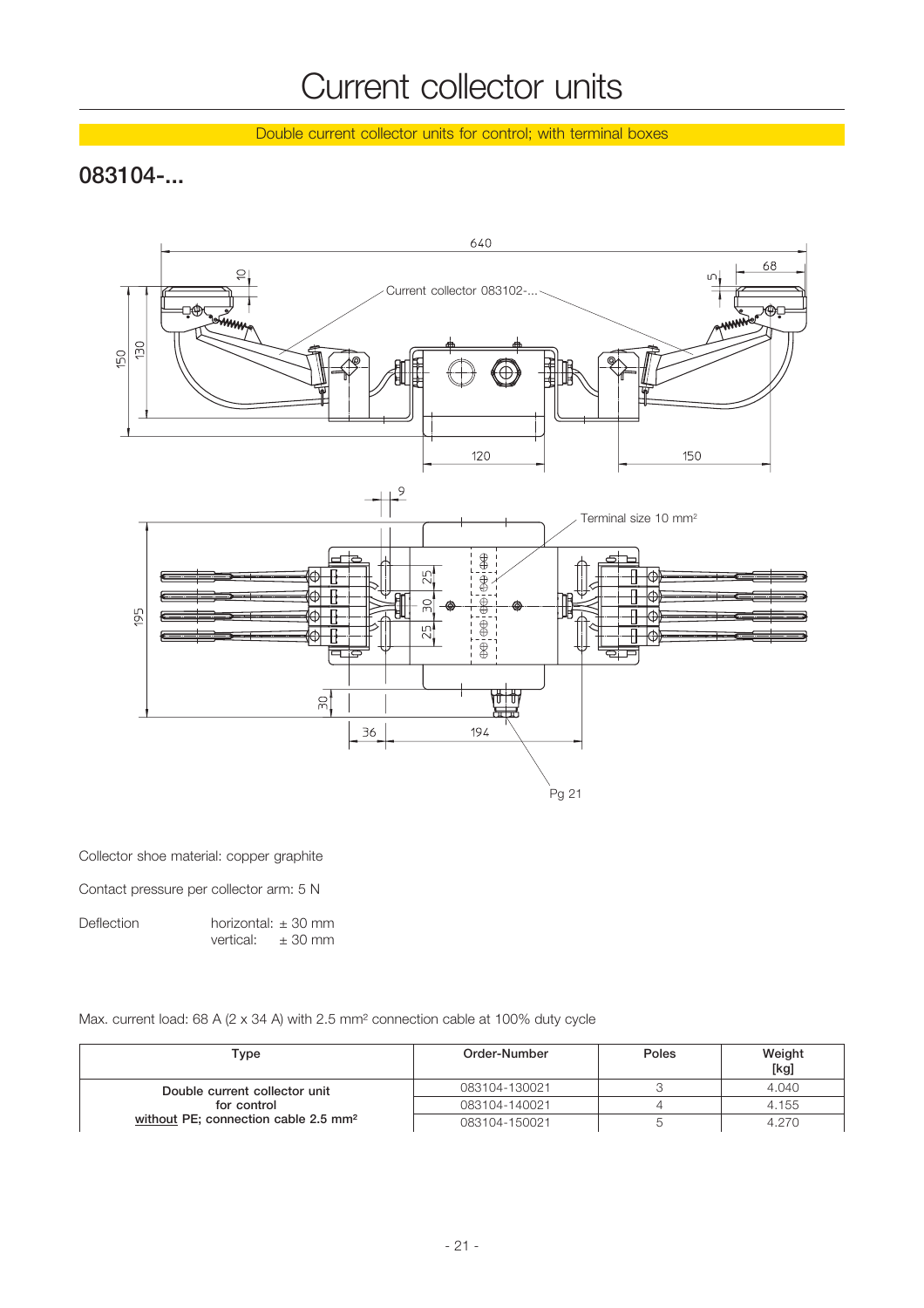## Spare parts

### Rail connectors

## **083121-...**

The rail connector is enclosed in the delivery of the rail segments but can be ordered seperately.



| Type           | Order-Number                |             | Poles | в     | Weight |
|----------------|-----------------------------|-------------|-------|-------|--------|
|                | Steel and<br>datametal rail | Copper rail |       | [mm]  | [kg]   |
| Rail connector | 083121-32                   | 083121-36   |       | 72.5  | 0.120  |
|                | 083121-42                   | 083121-46   |       | 90.5  | 0.150  |
|                | 083121-52                   | 083121-56   | b     | 108.5 | 0.180  |

### Collector shoes 55 A

wearing hight

## **083002-...**

for current collectors and current collector units 083102-... 083103-... 083104-...



Not interchangeable with collector shoes

**Colours** PH: grey PE: turquoise

| Type      | Material        |            | Order-Number | Amps | Weight |
|-----------|-----------------|------------|--------------|------|--------|
|           |                 | Phase (PH) | Earth (PE)   | [A]  | [kg]   |
| Collector | Copper-Graphite | 083002-1x4 | 083002-2x4   | 55   | 0.045  |
| shoe      | Silver-Graphite | 083002-1x5 | 083002-2x5   | 55   | 0.050  |

### Collector shoes 80 A

## **081001-...**

for current collectors and current collector units 083106-... 083107-...



**Colours** PH: black PE: green

| Type                              | Order-Number | Amps       | Weight |       |
|-----------------------------------|--------------|------------|--------|-------|
|                                   | Phase (PH)   | Earth (PE) | [A]    | [kg]  |
| Collector shoe                    | 081001-12    | 081001-22  | 80     | 0.090 |
| Collector shoe without insulating | 08-K154-0116 |            | 80     | 0.045 |

### Stabilizing springs for current collector head

## **RZ-...**

| Type        | for current collector       | Order-<br>Number | Carbon length<br>[mm] |  |
|-------------|-----------------------------|------------------|-----------------------|--|
| Stabilizing | 083102- / 083103- / 083104- | RZ-056L          | 68                    |  |
| spring      | 083106- / 083107-           | <b>RZ-081GL</b>  | 80                    |  |

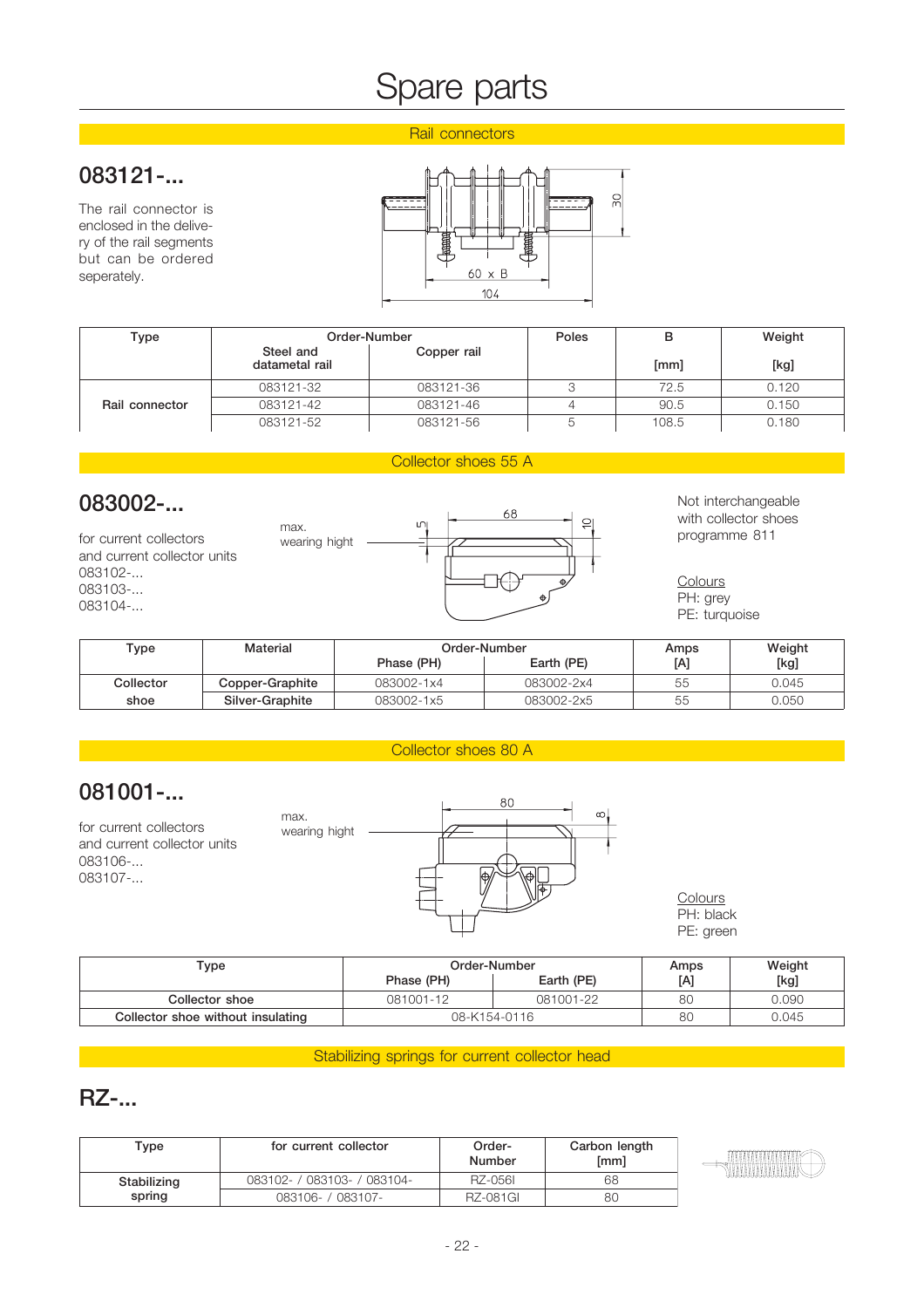## **Accessories**

#### Support arm

## **020185-... PERMISSIBLE LOADING**







|             | $  \mathsf{[m]}$ |      |      |      |      |      |      |      |  |  |
|-------------|------------------|------|------|------|------|------|------|------|--|--|
|             | 0.25             | 0.32 | 0.40 | 0.50 | 0.63 | 0.80 | 1.00 | 1.25 |  |  |
| $F[d a N]1$ | 76.0             | 59.5 | 47.5 | 38.0 | 30.0 | 24.0 | 19.0 | 15.2 |  |  |
| ficml       | 0.08             | 0.13 | 0.20 | 0.32 | 0.50 | 0.80 | 1.25 | 2.23 |  |  |

Static values:

 $I_x = 2,11$  cm<sup>4</sup>;  $W_x = 1,36$  cm<sup>3</sup>

#### 1) Calculated with  $\sigma = 140$  N/mm<sup>2</sup>; f = corresponding max. deflection

| <b>Type</b> | Order-Number | [mm] | [mm] | Weight<br>[kg] | Material   |
|-------------|--------------|------|------|----------------|------------|
|             | 020185-0250  | 250  | 200  | 0.390          |            |
|             | 020185-0315  | 315  | 260  | 0.500          |            |
|             | 020185-0400  | 400  | 340  | 0.625          |            |
| Support arm | 020185-0500  | 500  | 340  | 0.780          | Galvanized |
|             | 020185-0630  | 630  | 340  | 0.980          | steel      |
|             | 020185-0800  | 800  | 340  | 1.245          |            |
|             | 020185-1000  | 1000 | 340  | 1.550          |            |
|             | 020185-1250  | 1250 | 340  | 1.945          |            |

#### Girder clip







020180-08 020180-08x36 020180-10 / 020180-12

| Type        | Order-Number | Clamping range<br>$s$ [mm] | d               | $\lceil mm \rceil$ | Installation high<br>$h$ [mm] | b<br>[mm] | a<br>[mm] | s.<br>[mm]               | Weight<br>[kg] |
|-------------|--------------|----------------------------|-----------------|--------------------|-------------------------------|-----------|-----------|--------------------------|----------------|
|             | 020180-08    | $4 - 20$                   | M <sub>8</sub>  | 50                 | $31 - 40$                     | 30        | 6         |                          | 0.150          |
|             | 020180-08x36 | $18 - 36$                  | M <sub>8</sub>  | 65                 | $42 - 60$                     | 30        | 6         | ۰.                       | 0.220          |
|             | 020180-10    | $6 - 11$                   | M <sub>10</sub> |                    | $35 - 41$                     |           | 8         | $\sim$                   | 0.170          |
| Girder clip |              | $11 - 16$                  |                 | 50                 | $41 - 46$                     | 32        |           | 5                        |                |
|             |              | $16 - 21$                  |                 |                    | $46 - 51$                     |           |           | 10 <sup>°</sup>          |                |
|             |              | $6 - 14$                   |                 |                    | $39 - 47$                     |           |           | $\overline{\phantom{a}}$ |                |
|             | 020180-12    | $14 - 22$                  | M <sub>12</sub> | 60                 | $47 - 55$                     | 38        | 10        | 8                        | 0.240          |
|             |              | $22 - 30$                  |                 |                    | $55 - 63$                     |           |           | 16                       |                |

Material: steel, galvanized

### Weld-on bracket

## **020285**



| Type                          | Order-Number | Weight<br>[kq] |
|-------------------------------|--------------|----------------|
| Weld-on bracket <sup>2)</sup> | 020285       | 0.420          |

2) for support arm 020185

**Material**

bracket: steel, plain; counter plate: steel, galv.; Hardware: steel, galv.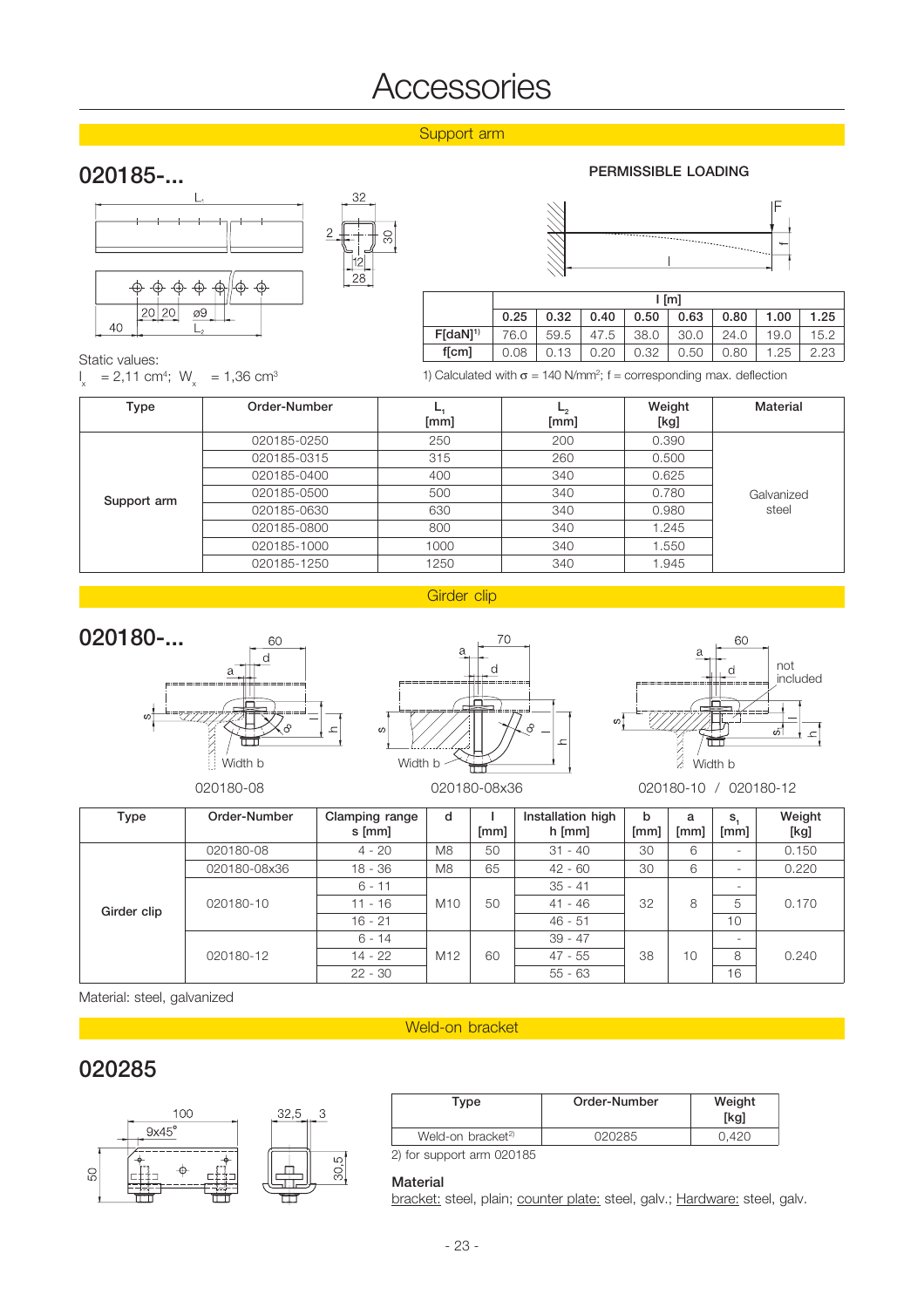## Arrangement examples

System sketch



x = Support spacing, max. 1000 mm

### Multipole conductor rail arrangements



**Vertical arrangement**

Installation with universal steel clamp fastener -clamping range 8 to 36 mm



#### **Horizontal arrangement** Mounting on support arms with hanger clamps for support arm installation



#### **Horizontal arrangement**

Mounting on support arms with hanger clamps for support arm installation



#### **Horizontal arrangement**

Mounting on support arms with weld-on brackets with hanger clamps for support arm installation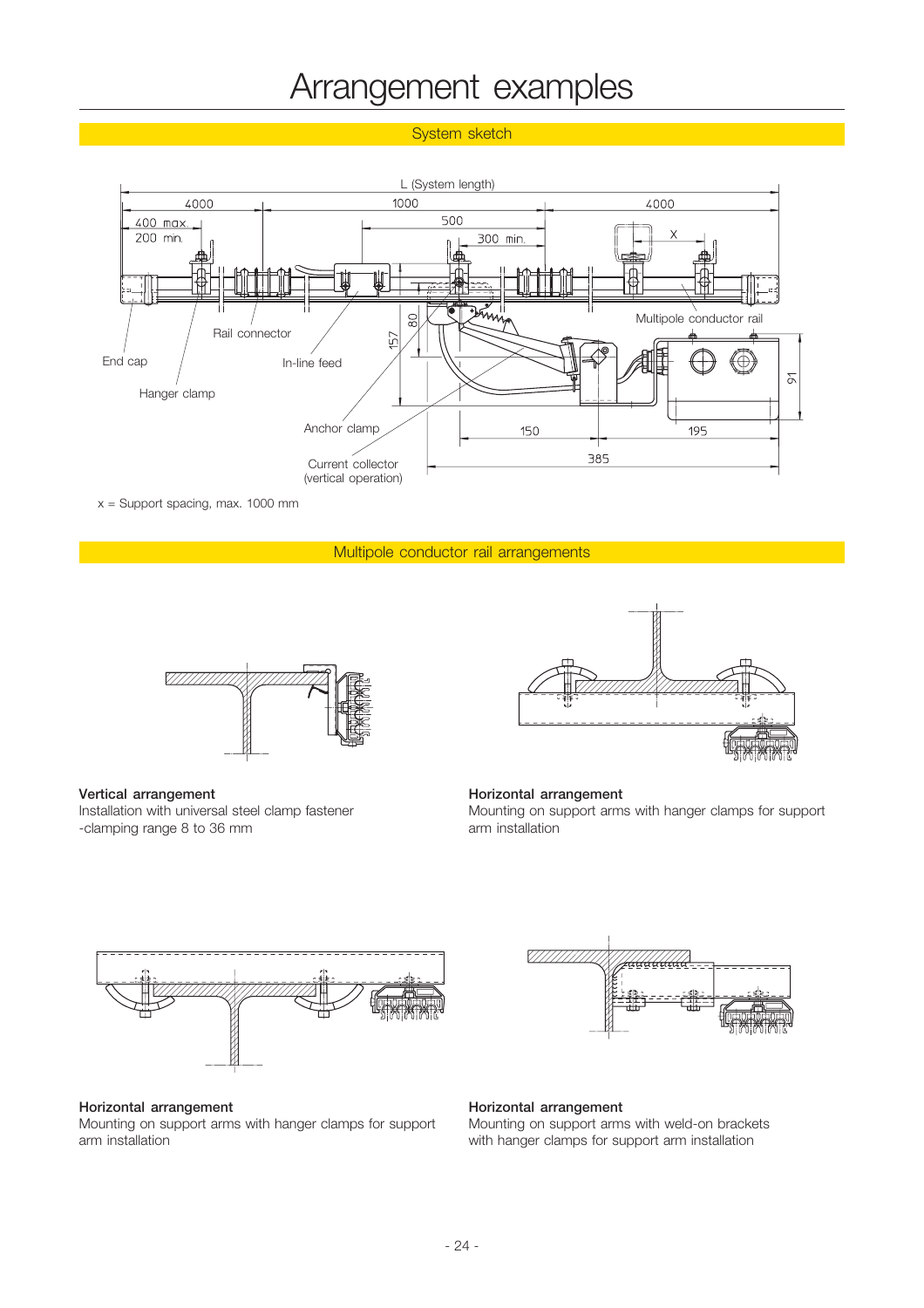## **Questionaire**

| for determining the Wampfler multipole conductor rail programme 831 |                                             |                                                                               |  |  |  |  |  |  |
|---------------------------------------------------------------------|---------------------------------------------|-------------------------------------------------------------------------------|--|--|--|--|--|--|
| 1. Type of consumer:<br>Crane, hoist, shunting trolleys, etc.:      |                                             | <u> 1989 - Johann John Stoff, market francuski filozof (</u>                  |  |  |  |  |  |  |
| 2. Length of the conductor rail system:                             |                                             |                                                                               |  |  |  |  |  |  |
| 3. Arrangement of conductor rail system:                            |                                             | <u> 1989 - Johann Stoff, amerikansk politiker (d. 1989)</u>                   |  |  |  |  |  |  |
|                                                                     | $\Box$ vertical                             | horizontal<br>For special applications please enclose sketch and description! |  |  |  |  |  |  |
| 4. Number of conductor rail poles:                                  | Phases                                      | Control                                                                       |  |  |  |  |  |  |
|                                                                     | Earth                                       | Data                                                                          |  |  |  |  |  |  |
| 5. Operation voltage:                                               | $V \approx / \equiv$                        | Phases<br>Hz                                                                  |  |  |  |  |  |  |
| 6. Kind of application:                                             | $\Box$ Indoor installation                  | □ Outdoor installation                                                        |  |  |  |  |  |  |
| 7. Operation conditions:                                            | (dampness, dust, chemical influences, etc.) |                                                                               |  |  |  |  |  |  |
| 8. Ambient temperatures:                                            | $min.$ $°C$                                 | max. <u>Comparent</u>                                                         |  |  |  |  |  |  |
| 9. Travelling speed:                                                | $\frac{1}{2}$ m/min                         |                                                                               |  |  |  |  |  |  |
| 10. Position/Number of power feeds:                                 |                                             |                                                                               |  |  |  |  |  |  |
|                                                                     |                                             |                                                                               |  |  |  |  |  |  |
| 12. Number of consumers:                                            |                                             |                                                                               |  |  |  |  |  |  |
| 13. Consumption of consumers:                                       | Please note in table on bottom!             |                                                                               |  |  |  |  |  |  |
| 14. Max. permissible voltage drops:                                 | $\frac{9}{6}$                               | V                                                                             |  |  |  |  |  |  |

### **Consumptions and number of consumers:**

| <b>Motors</b> | Crane 1     |             |       | Crane 2     |             |       | Crane 3     |             |       |
|---------------|-------------|-------------|-------|-------------|-------------|-------|-------------|-------------|-------|
|               | Power       | Current     | %     | Power       | Current     | $\%$  | Power       | Current     | $\%$  |
|               | consumption | consumption | duty  | consumption | consumption | duty  | consumption | consumption | duty  |
|               | [kW]        | [A]         | cycle | [kW]        | [A]         | cycle | [kW]        | [A]         | cycle |
| Main hoist    |             |             |       |             |             |       |             |             |       |
| Aux. hoist    |             |             |       |             |             |       |             |             |       |
| Cross travel  |             |             |       |             |             |       |             |             |       |
| Long travel   |             |             |       |             |             |       |             |             |       |
|               |             |             |       |             |             |       |             |             |       |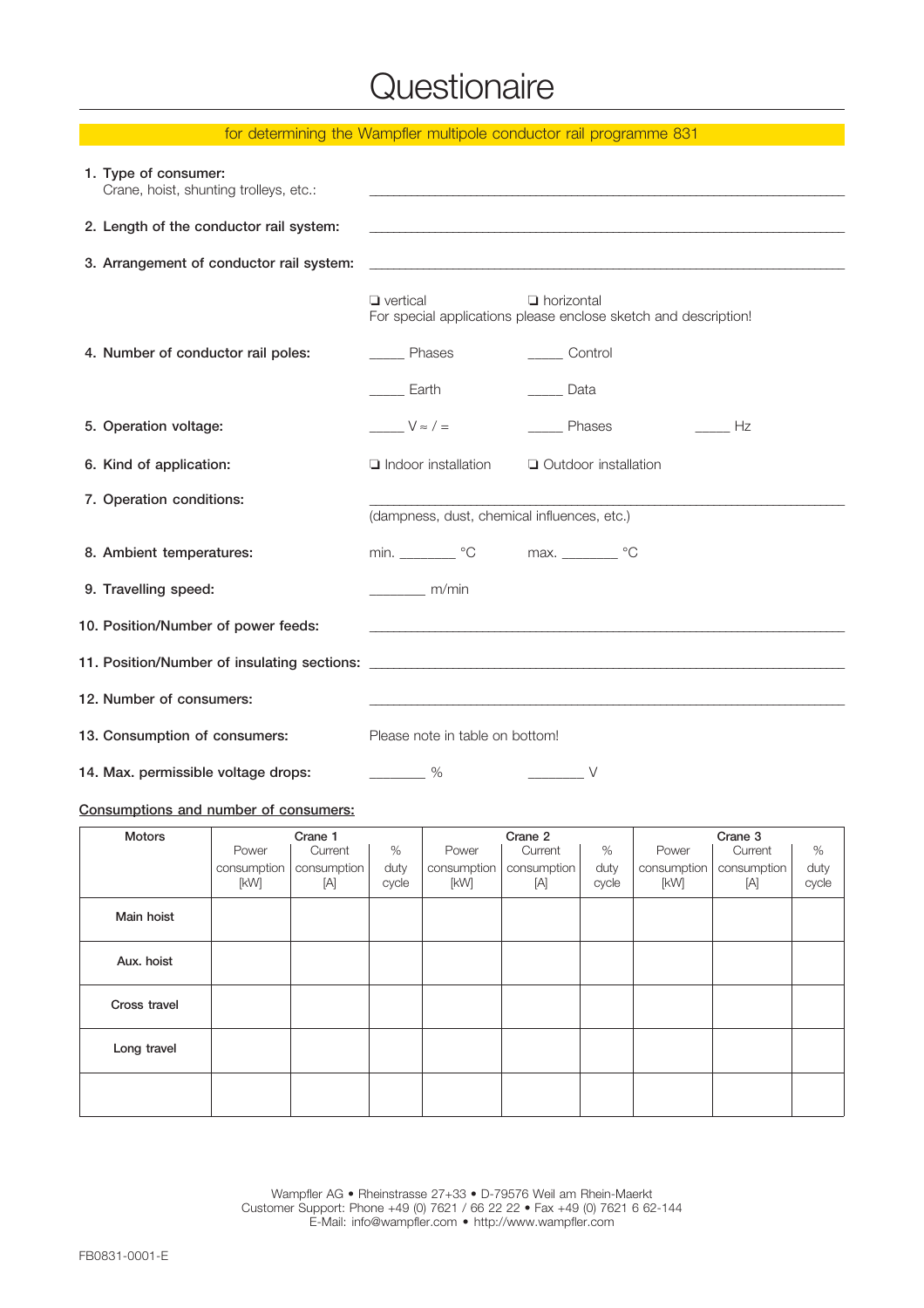## System review

### Single parts





Hanger clamp with steel nut Hanger clamp for support arm installation Hanger clamp with universal steel clamp



fastener for vertical installation





Anchor clamp with steel nut Anchor clamp for support arm installation



Anchor clamp with shimes and universal steel clamp fastener







End cap **End cap for transfer points** Air gap insulating section





Rail connector **Pick-up guide for transfer points**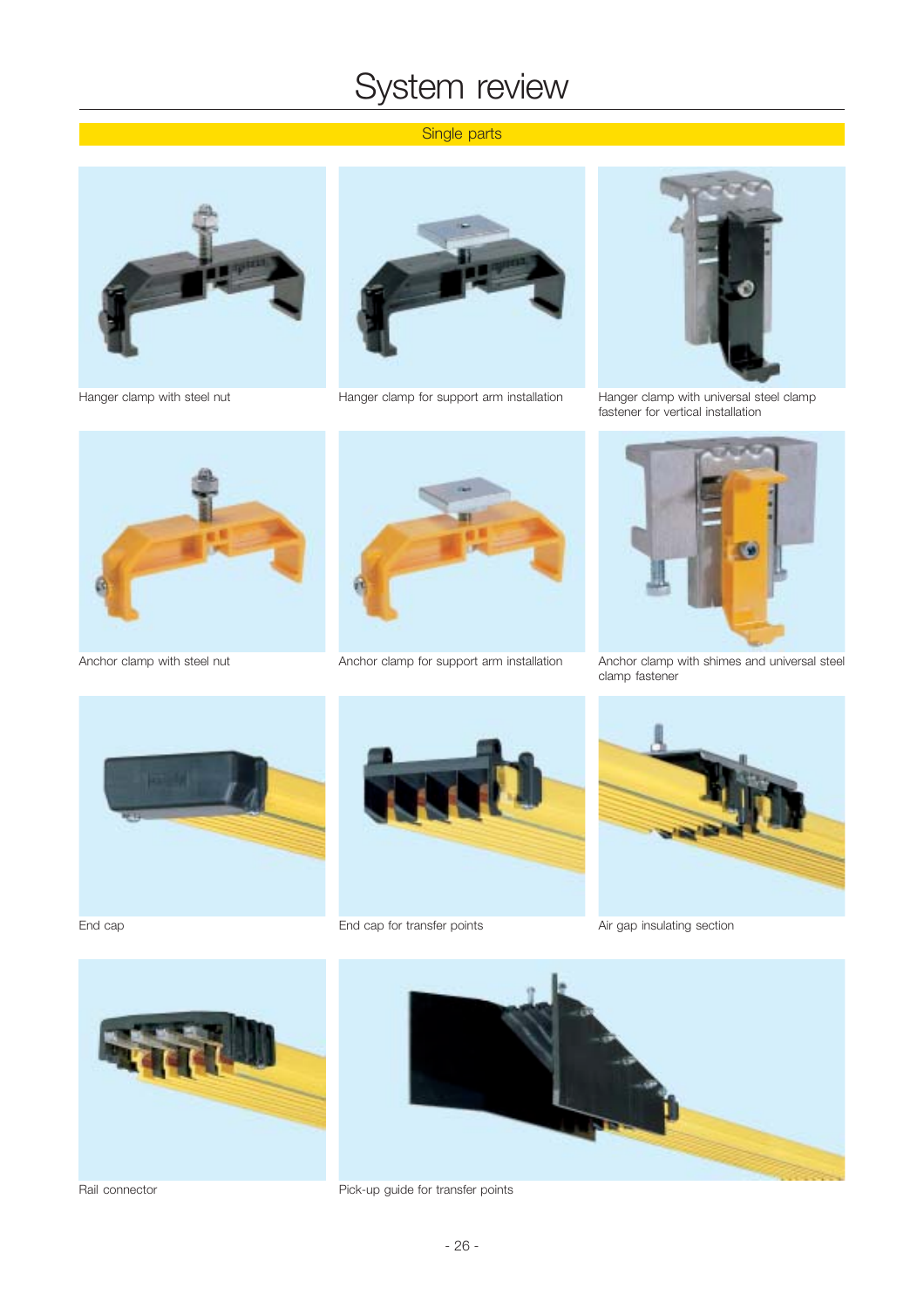## System review

### Single parts, units



In-line feed (max. 10 mm²)



In-line feed (max. 35 mm²)



In-line feed (max. 35 mm²)



End feed (max. 35 mm²)



Expansion joint





Current collector for 80 A Current collector unit for 55 A for each pole



Collector support bracket





Collector shoe for 80 A (spare part) Current collector unit for 55 A for each pole with terminal box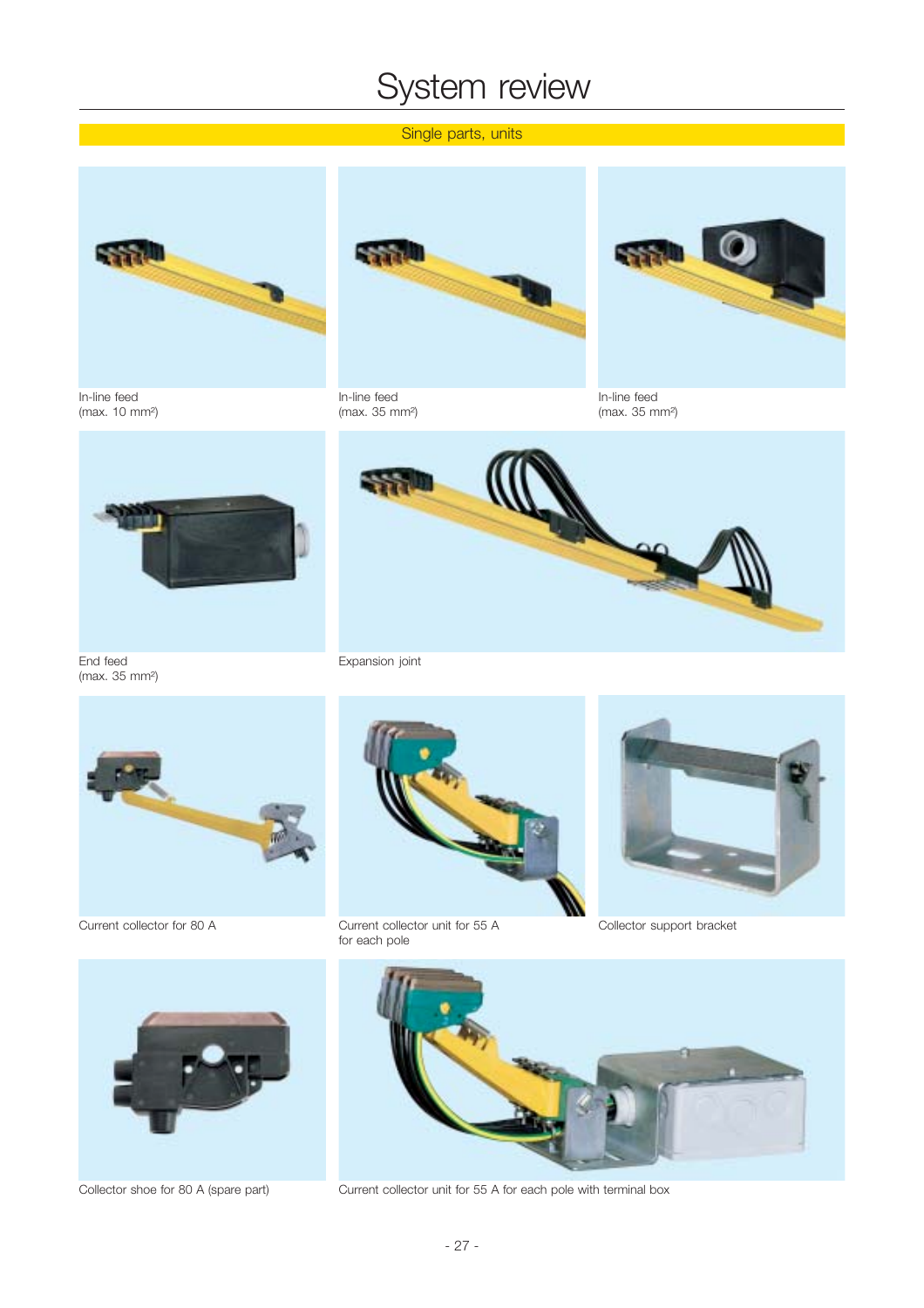## Programme overview / General hints

| Programme overview                              |                                     |                                                       |                                                |             |                |                |  |  |  |
|-------------------------------------------------|-------------------------------------|-------------------------------------------------------|------------------------------------------------|-------------|----------------|----------------|--|--|--|
| <b>System Designs</b>                           | Enclosed<br>Cond. Rail              | Multipole<br>Cond. Rail                               | Single Pole Insulated<br><b>Conductor Rail</b> |             |                |                |  |  |  |
| <b>Conductor Rail System</b>                    | Progr. 842                          | Progr. 831                                            | Progr. 815                                     | Progr. 811  | Progr. 812     | Progr. 813     |  |  |  |
| CE                                              | 부개                                  |                                                       | $\boxtimes$                                    | O           | H              |                |  |  |  |
| Nominal Current <sup>1)</sup><br>[A]            | $35 - 1403$                         | $10 - 1254$                                           | 100                                            | $10 - 100$  | 25-400         | 200-1250       |  |  |  |
| M<br><b>Voltage Grade</b>                       | 600                                 | 500                                                   | 500                                            | 500         | 660            | 660            |  |  |  |
| <b>Support Spacing</b><br>$\lceil m \rceil$     | 2                                   |                                                       | 0.5                                            | $0.4 - 1.0$ | 1.5            | 2,5            |  |  |  |
| Rail Length <sup>2)</sup><br>$\lceil mm \rceil$ | 4000                                | 4000                                                  | 4000                                           | 4000        | 4000           | 5000           |  |  |  |
| Outside-<br>[mm]<br><b>Dimensions</b>           | $5$ -pol.:<br>$7$ -pol.:<br>56 x 90 | 3-pol.: 26 x 62<br>4-pol.: 26 x 80<br>5-pol.: 26 x 98 | $9.6 \times 15.2$                              | 14.7 x 15.5 | $18 \times 26$ | $32 \times 42$ |  |  |  |

*1) at 100% duty cycle and 35ºC; 2) Standard; 3) 160 Amps at 80% duting cycle; 4) 140 Amps at 80% duty cycle*

General hints

We reserve the right to carry out any modification of the product at any time in the course of technical progress without prior notice.

All our equipment is in accordance with CE.

Our general terms of business are effective. We shall send them to you on request.

Reprint, even of extracts, is only permitted with our approval.



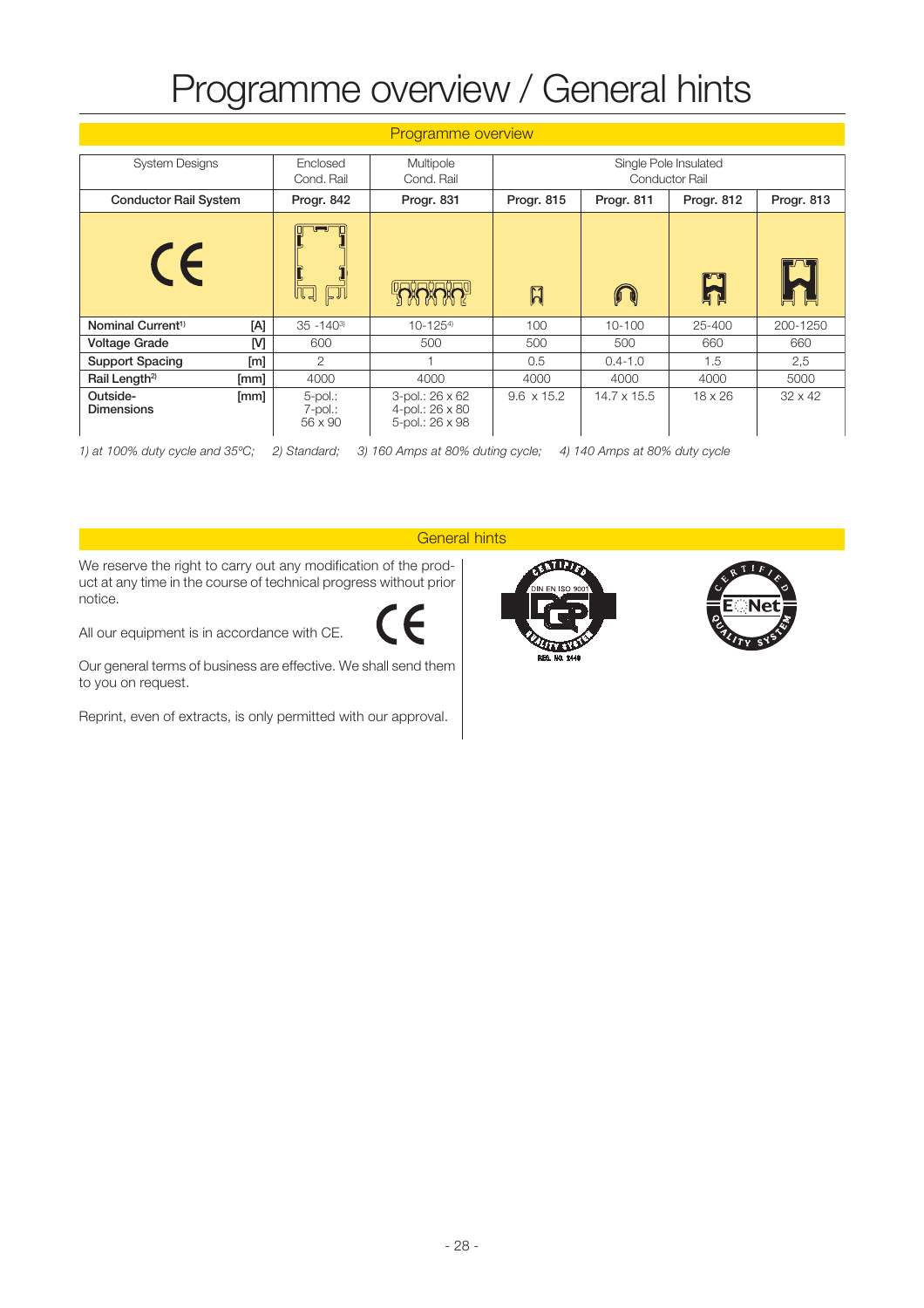